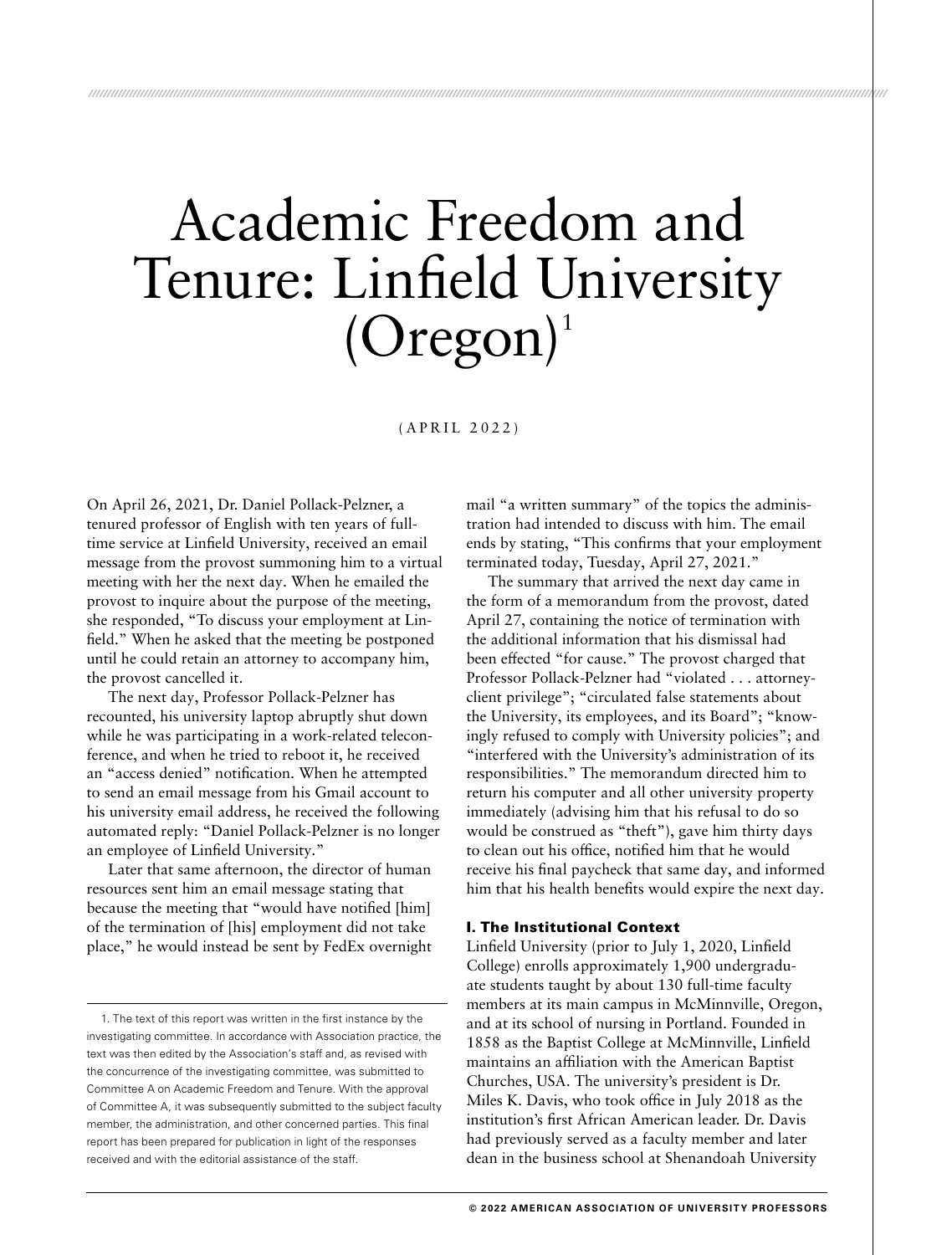in Virginia. Linfield's provost and vice president for academic affairs is Ms. Susan Agre-Kippenhan, previously dean of the College of Arts and Architecture at Montana State University. During the events of concern the university's thirty-member governing board was chaired by Mr. David C. Baca, an alumnus and corporate attorney, who resigned from the board on September 14, 2021.

Professor Daniel Pollack-Pelzner, who earned his degrees at Yale (BA, history) and Harvard (PhD, English), began his postsecondary teaching career at Linfield in 2010 as assistant professor of English. In July 2016, he was promoted to associate professor with tenure and appointed Ronni Lacroute Chair in Shakespeare Studies. In July 2020 he received promotion to full professor. According to his faculty webpage (deleted by the university on April 27, 2021), he has published extensively on literary and cultural topics in both scholarly journals and in magazines and newspapers, the latter including the *Atlantic*, the *New Yorker*, and the *New York Times*.

## II. The Case of Professor Pollack-Pelzner

The investigating committee benefited from a wealth of documentation regarding this case, which received extensive coverage in both local and national media. On April 14, 2021, prior to a vote of no-confidence in the institution's leadership by the faculty in the College of Arts and Sciences and two weeks before his dismissal, Professor Pollack-Pelzner emailed his colleagues a detailed summary of his interactions with the administration and governing board, which was subsequently shared with news outlets. President Davis and other Linfield officials issued statements and granted press interviews regarding their action against Professor Pollack-Pelzner. On July 12, 2021, Professor Pollack-Pelzner's attorney submitted a lawsuit in Oregon circuit court that incorporates a detailed chronology of events. The foregoing account of Professor Pollack-Pelzner's dismissal and the following narrative are based on these sources as well as on the investigating committee's interviews.

#### \* \* \* \* \* \*

In spring 2019, the Linfield faculty elected Professor Pollack-Pelzner "faculty trustee." According to the institution's faculty handbook, the faculty trustee is "a full voting member of the Board of Trustees" whose role of "liaison . . . between the board and the faculty" obliges that individual "to speak to issues of concern to the faculty and to seek and promote

opportunities for faculty-trustee interaction and cooperation." Shortly after Professor Pollack-Pelzner attended his first board meeting, in November 2019, a faculty colleague (later revealed to be Professor Jamie Friedman) informed him that during a faculty-trustee social event held in conjunction with that meeting, a new member of the board—a friend of the president—had inappropriately touched her, asked if she were married, and invited her to join him off campus. The professor said she was reluctant to file a formal complaint because she feared it would be met with disbelief and might result in retaliation. She noted that she would be standing for tenure in the spring and was acutely conscious that the board had the final say on tenure recommendations.

That same month another colleague contacted Professor Pollack-Pelzner to report that a former student had recently told her that another board member had touched her and spoken to her inappropriately at a trustee-student social event in spring 2019. Both colleagues asked Professor Pollack-Pelzner, in his role as faculty trustee, to report these allegations to the board, while maintaining their anonymity and that of the alumna. Professor Pollack-Pelzner accordingly shared the two reports with the university's then general counsel, Mr. John McKeegan, along with his colleagues' recommendations that the board institute training for its members on avoiding sexual harassment, issue guidelines for board member conduct, and identify means of facilitating board interaction with faculty and students other than off-campus evening events at which alcoholic beverages are served. Mr. McKeegan told Professor Pollack-Pelzner that he would convey the allegations and recommendations to board chair Baca.

In early December 2019, after students reported finding swastikas and racist messages scrawled on residence-hall whiteboards, Professor Pollack-Pelzner organized a response to the incident in the form of a faculty-staff letter to the administration asking that diversity and inclusion training be provided for the entire campus community.2 The December 13 letter also called upon the administration to address the issues posed by the incidents and to keep the campus community informed about the steps it was taking because "it is vital to the health of Linfield that the college responds to these incidents as a threat to

<sup>2.</sup> The Linfield student newspaper had reported a similar incident in February 2014.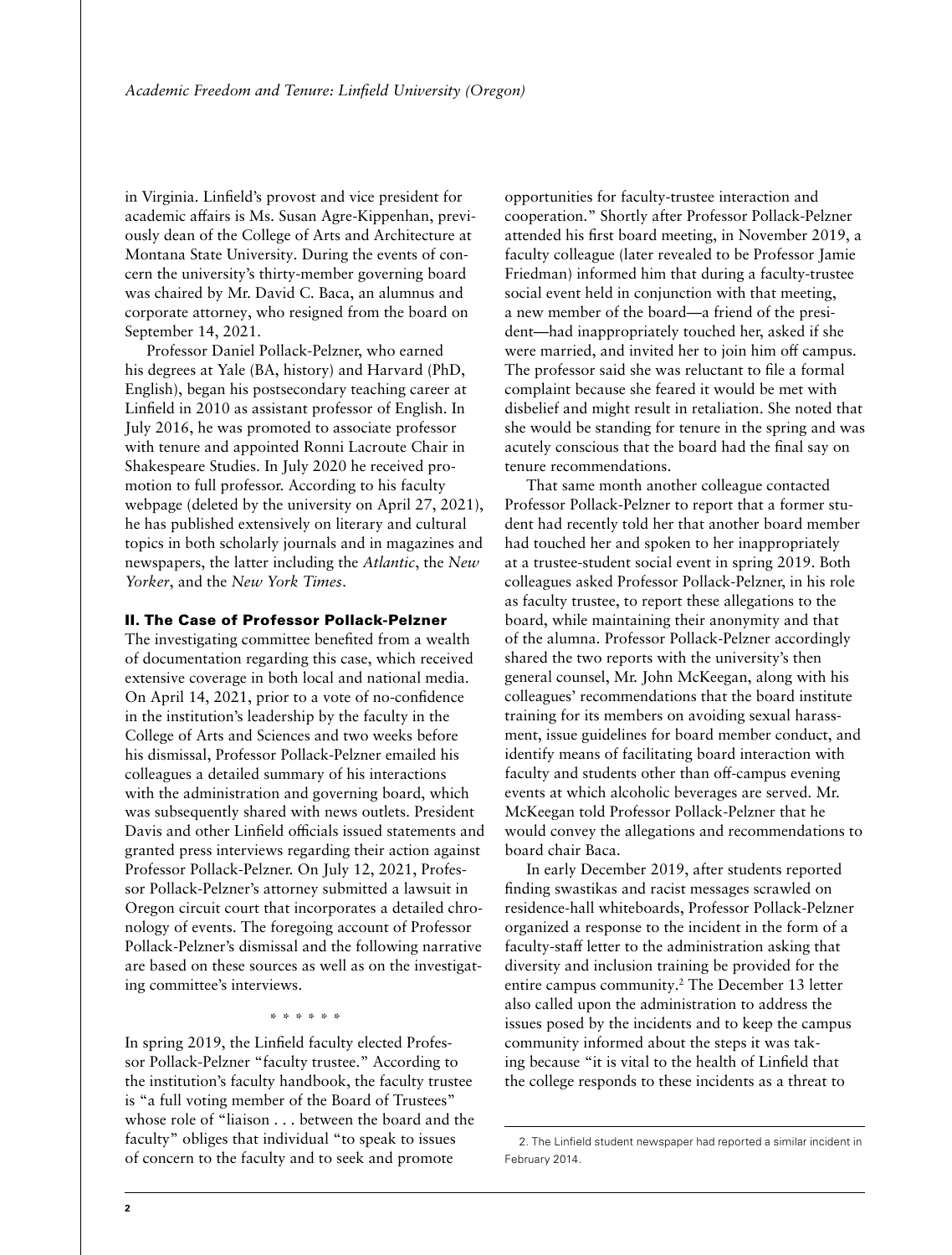our entire community." The administration did not respond.

That same week Professor Pollack-Pelzner learned from an article in the December 10 issue of the *Oregonian*, the statewide newspaper headquartered in Portland, that an alumna had filed a lawsuit against Mr. David Jubb, a former board member. The lawsuit alleged that Mr. Jubb, who had not been identified in the reports Professor Pollack-Pelzner had previously forwarded to the board, had sexually assaulted the alumna, a student trustee, at a social event following the February 2019 board meeting. According to the article, the student had reported the incident to the administration and board chair Baca, who had assured her that Mr. Jubb would be "removed" from the board by May. When Mr. Jubb resigned from the board in June for "health reasons," the article noted, Mr. Baca had recognized Mr. Jubb's "valuable service" and "positive contributions."

Disturbed by this new information, Professor Pollack-Pelzner sent an email message on December 12 to President Davis and Chair Baca stating that Mr. Jubb was not the only board member who had been accused of inappropriate conduct and reminding them of the allegations regarding two other trustees that he had previously forwarded to Counsel McKeegan. He reiterated his request that board members be offered training in sexual-harassment and sexual-assault prevention, warning that if the board did nothing to address these issues prior to its February meeting, he could not, "in good conscience, encourage colleagues to attend any more trustee social events."

By January 2020, Professor Pollack-Pelzner has claimed, the board had done nothing to address the issue. Thus, when faculty members received invitations that month to host trustees for dinner in their homes on Valentine's Day, as had been the custom, Professor Pollack-Pelzner sent an email message on January 27 to the faculty, with copies to Chair Baca and President Davis, stating that he could not "support the dinners." The following day, Chair Baca asked Professor Pollack-Pelzner to meet with him in his Portland law office.

According to Professor Pollack-Pelzner, the meeting did not go well. As Professor Pollack-Pelzner remembers it, Mr. Baca began by accusing him of "a secret agenda to grab power," claimed that "the board never had a problem" prior to Professor Pollack-Pelzner's service on it, and said that he was not going "to ask all the trustees to become Puritans just because some students and professors said they were uncomfortable

being touched." The fact that Professor Pollack-Pelzner was hearing complaints, Mr. Baca reportedly added, "doesn't mean that I have to don a hairshirt and punish myself."

On February 5, Professor Pollack-Pelzner received an anonymous letter from the alumna whose account of inappropriate conduct and speech on the part of a trustee his colleague had shared with him in November. Professor Pollack-Pelzner immediately forwarded that letter with its firsthand account to President Davis, Chair Baca, Counsel McKeegan, and the institution's Title IX coordinator, along with a reiteration of his call for guidelines and training for board members on preventing sexual harassment. President Davis responded by informing Professor Pollack-Pelzner that he intended to remind faculty members at the next faculty meeting of their reporting responsibility under Title IX, a response Professor Pollack-Pelzner interpreted as a warning that he might be held "personally liable" for not revealing the identities of the faculty members and alumna who had shared their stories with him.

Three days prior to the February 10 faculty meeting, Professor Pollack-Pelzner submitted his faculty trustee report to the office of academic affairs for inclusion among the written materials for the meeting. The report conveyed Professor Pollack-Pelzner's concerns about perceived board and administration inaction in response to allegations of sexual misconduct on the part of board members, including those regarding Mr. Jubb, as well as about the administration's lack of response to the faculty's December 13 letter regarding racist and antisemitic graffiti in the residence halls. On the evening that his office received the report, the then dean of faculty, Dr. Jackson Miller, called Professor Pollack-Pelzner to inform him that President Davis had directed him to remove it from the faculty meeting agenda. According to the lawsuit Professor Pollack-Pelzner has filed in circuit court, Dean Miller stepped down as dean on February 10 in protest of the administration's "mishandling of sexual-misconduct allegations" and its suppression of Professor Pollack-Pelzner's report.

On the morning of the faculty meeting, President Davis met with Professor Pollack-Pelzner and asked him to withdraw his report. When Professor Pollack-Pelzner refused, President Davis, according to Professor Pollack-Pelzner's account, stated that the report "would destroy Linfield." The president, however, distributed the report to the faculty several hours before the meeting, along with his rebuttal, and then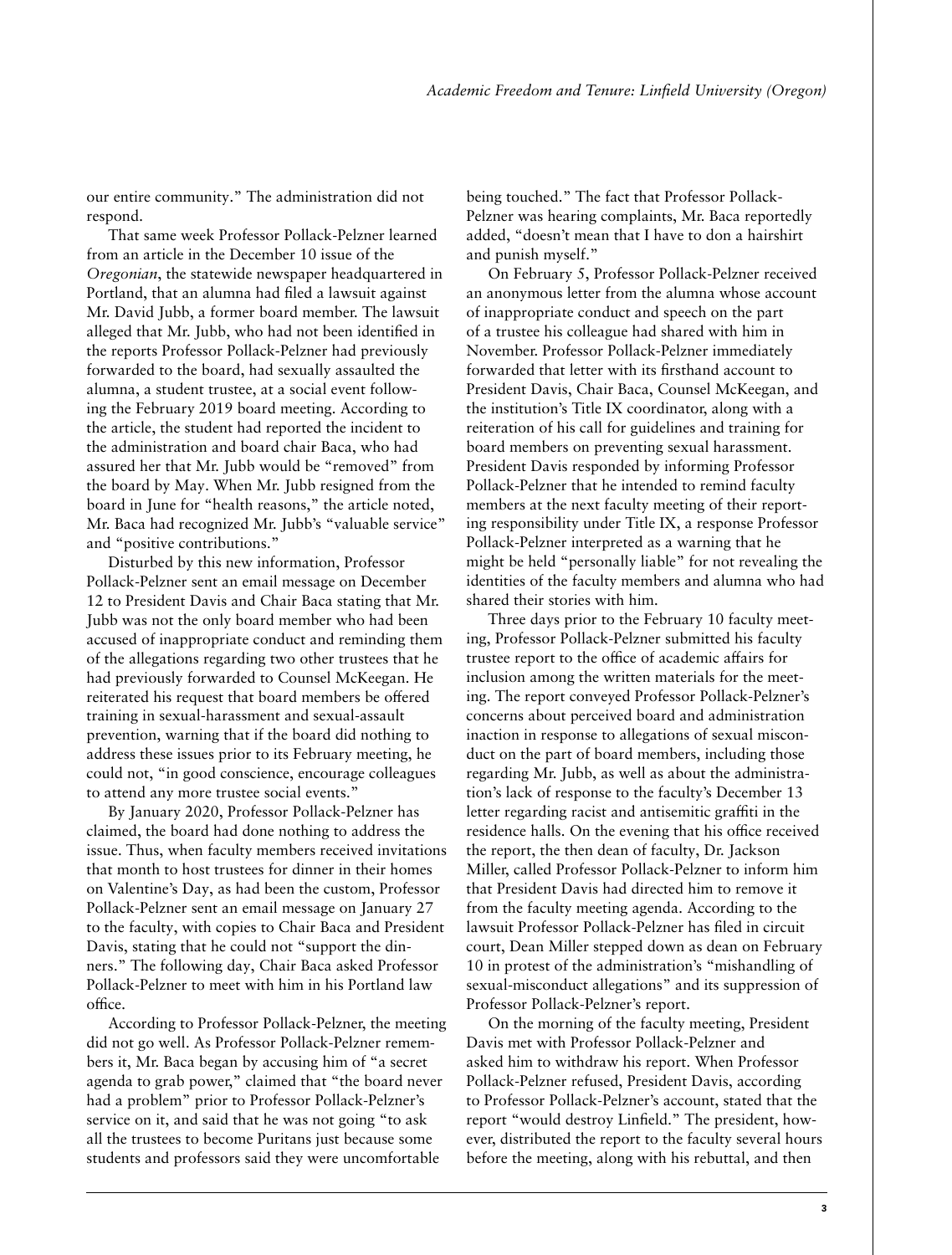gave a speech at the faculty meeting which, according to Professor Pollack-Pelzner, downplayed the impact that antisemitic and racist epithets and symbols might have had on Jewish and other minority members of the Linfield community.

Three days later, on February 13, Professor Pollack-Pelzner received a letter from Professor Friedman, the faculty colleague who had first reached out to him in November. The letter provided her firsthand account of the unwelcome speech and conduct of the new board member at the spring 2019 trustee-faculty social event. Professor Pollack-Pelzner immediately forwarded the letter, with the author's name redacted, to the Title IX coordinator, with copies to President Davis, Chair Baca, and Counsel McKeegan. As with the letter he had received from the alumna, Professor Pollack-Pelzner considered the actions alleged in it to have constituted sexual misconduct as defined in the university's regulations: "any intentional sexual touching, however slight, with any object or body part, by any person upon any other person, without consent."

At the board meeting the next day, Professor Pollack-Pelzner has reported, President Davis gave a speech in which he stated that, as a student of history, he was aware that great empires had been destroyed by "internal dissent" and that Linfield College would be similarly affected unless its critics followed the teachings of Jesus in his Sermon on the Mount. Professor Pollack-Pelzner, who is Jewish, has stated that he believed these remarks to be directed at him. Professor Pollack-Pelzner has also stated that he began to perceive the president's remarks as part of a pattern, beginning with Professor Pollack-Pelzner's first conversation with the president in October 2018. On that occasion, Professor Pollack-Pelzner has recounted, he told the president that he was teaching Shakespeare's *Merchant of Venice*, a play that incorporates antisemitic elements. The president, Professor Pollack-Pelzner has reported, "responded, excitedly, that he knew that if you measured the size of the average Jewish nose and compared it to the size of the average Arab nose, you couldn't tell the difference."

On February 26, Professor Pollack-Pelzner filed a complaint with the director of human resources about what he characterized as efforts on the part of Chair Baca and President Davis to silence him as well as what he regarded as the antisemitic undertones of their rhetoric. The human resources director, according to Professor Pollack-Pelzner, said, "Personally, I don't believe the Jews have a secret agenda to grab power at

all," adding that she had a "nice Jewish neighbor who would never try to grab power." She assured Professor Pollack-Pelzner that the college would engage an investigator to examine his allegations.

Soon thereafter, Professor Friedman submitted a formal complaint to the college's human resources department. In addition to describing the spring 2019 incident of unwelcome speech and conduct by the new board member, the complaint recounts previously unreported conduct by President Davis that had allegedly occurred in September 2018. With regard to the latter incident, Professor Friedman has stated, "I did not initially file a 'formal' complaint against President Davis in 2018 (that is, no paperwork was filled out). I notified a member of HR (I don't believe it was the director of HR) over the phone, detailing how Davis came up behind me, rubbed my arms up and down, and whispered in my ear that he was looking forward to our next meeting. The HR representative discouraged me from filing a report and told me that's just how men are. She advised me to have a conversation with him and educate him about how women like to be touched in professional settings. I declined her advice."

In late April, in advance of the May board meeting, Professor Pollack-Pelzner submitted his faculty-trustee report to the board of trustees. In it, he protested a recent board proposal to revoke the voting rights of student and faculty trustees as well as their right to attend executive sessions, charging that these proposed changes were being advanced to retaliate against students and faculty members who had openly conveyed their concerns regarding alleged misconduct by board members, and he cited the negative reactions directed at him by President Davis and Chair Baca. Professor Pollack-Pelzner told the *Linfield Review*, the student newspaper, that his report also contained information about sexual-misconduct allegations against three current board members. According to Professor Pollack-Pelzner (in his April 14, 2021, email account to the arts and sciences faculty), Mr. Baca had "censored" the report and "forbade the trustees from discussing it," directed Professor Pollack-Pelzner not to discuss "sexual misconduct outside of executive sessions," "banned" Professor Pollack-Pelzner from those sessions, and allowed the board attorney to "threaten" him "with public exposure" if he "continued to report sexual misconduct."

Following the May board meeting, Professor Pollack-Pelzner received a letter from yet another former Linfield student. The student claimed that in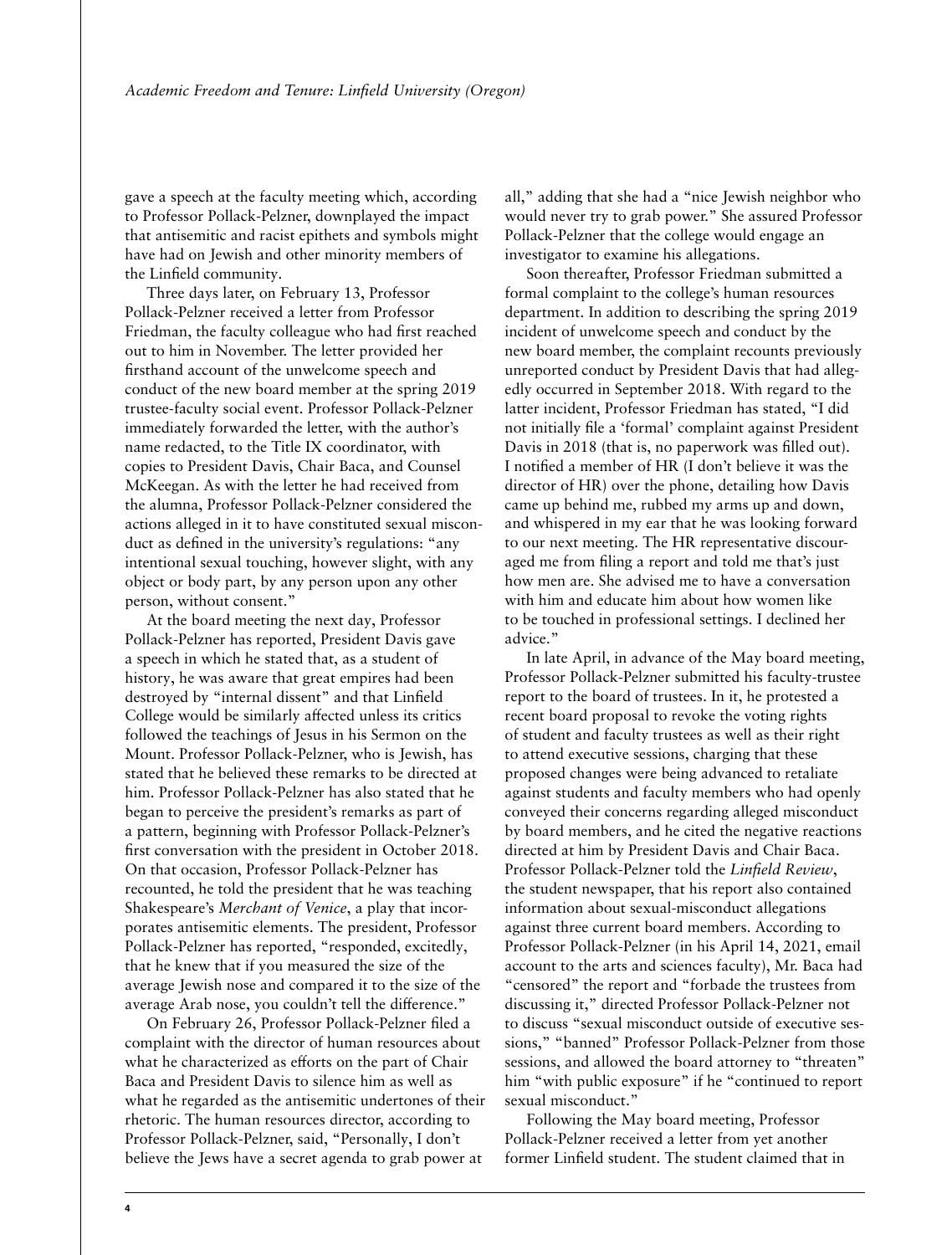2018 she had reported to Counsel McKeegan that Mr. Jubb had subjected her to unwelcome sexual advances at a trustee-student event in May 2017 and had been assured that Chair Baca would take steps to prevent Mr. Jubb from repeating the behavior with other students. The former student shared this information with Professor Pollack-Pelzner (and, later, with the press) when she learned about the lawsuit against Mr. Jubb. A May 22, 2020, article in the *Oregonian* ("Linfield College Graduate Accuses School of Ignoring Her Abuse Complaint, Allowing Board Member to Strike Again") quotes the student as saying that Mr. Baca gave his word that "David Jubb would never have contact with students again or be allowed at events that served alcohol."3 On May 19, Professor Pollack-Pelzner forwarded the letter to the college's Title IX coordinator and the governing board.

On May 26, the faculty assembly (which consists of the institution's full-time faculty) adopted the following motion: "The Faculty Assembly has no confidence in Board of Trustees Chair David Baca to continue to provide leadership that promotes transparency, accountability, and responsiveness on issues of sexual assault and sexual misconduct." Citing the chair's handling of the allegations against Mr. Jubb and the "censoring" of Professor Pollack-Pelzner's faculty trustee report, the rationale for the motion states that Mr. Baca had "demonstrated a clear pattern of inaction on prior allegations" of sexual misconduct by board members, "a pattern of misleading and damaging messaging," and suppression of "thoughtful dialog" on these issues, creating "potential ongoing harm to the institution." When

3. By this time, the criminal indictment against Mr. Jubb had been unsealed. On May 13, 2020, the *Oregonian* reported that Mr. Jubb had been accused of one count of first-degree sexual abuse, alleging that he subjected a student-trustee to forcible contact on February 15, 2019, as they left a faculty-trustee dinner, and seven counts of third-degree sexual abuse involving three other students, alleged to have occurred on May 5, 2017, at a senior awards dinner. The article also revealed that the college had paid the former student, AnnaMarie Motis, \$500,000 to settle her civil suit against the institution.

On October 29, 2021, the *Oregonian* reported that several days earlier, after Mr. Jubb had entered no-contest pleas to two counts of sexual harassment "for groping two students," the court sentenced him to eighteenth months of probation and ordered him to undergo an alcohol abuse assessment. The article added, "A no contest plea means Jubb didn't admit guilt but acknowledged the state had sufficient evidence to convict him."

President Davis declined to forward the faculty assembly's motion and rationale to the board, Professor Pollack-Pelzner did so.

In response to similar communications from students, parents, and alumni during summer 2020 including a student-initiated petition seeking Mr. Baca's resignation that reportedly garnered more than 3,200 signatures—the board's executive committee and Chair Baca each sent email letters, both dated July 30, to the "Linfield community." The executive committee's letter begins by reaffirming its "unwavering support" for Mr. Baca. Regarding the faculty's no-confidence motion, the executive committee states, "We see no reason to comment . . . except to say we utterly reject it." The letter goes on to address, with evident reference to Professor Pollack-Pelzner, "the campaign of false information . . . promulgated in recent months," asserting that "allegations . . . first raised in February that four trustees had been 'credibly accused of sexual misconduct,'" are "false."

Board chair Baca's letter is more personal and more pointed. He had concluded, he writes, that "it is important to speak publicly about the campaign to demand my resignation." After stating that his fellow board members rejected his offer to resign, Mr. Baca refers directly to Professor Pollack-Pelzner: "I am disappointed—even angry—that a small group of Linfield faculty members has falsely accused me and other trustees of failing to protect the safety of our students. It is shameful that a Faculty Trustee has spread misinformation, including the malicious claim that 'four different members of the Board have been credibly accused of sexual misconduct.'. . . Let me be clear. There are no pending allegations by any Linfield students involving 'sexual misconduct' against current trustees." Citing his career as an attorney "devoted . . . to seeking social justice," he writes, "I support the rights of students to protest and engage in free speech. I also believe that protest and debate should be based on facts."

He then recounts the facts, as he perceives them, of the board's handling of allegations against former board member Jubb. He states that when the board learned of these allegations, it "acted promptly and within the confines of the law and student privacy rights," aligning its actions "as much as possible with the wishes of the complainant," a "core tenet," he states, "of dealing with harassment and assault complaints." He adds that, after the first accusation, reported in 2018 of an event that allegedly occurred in May of the previous year, "we confronted Mr. Jubb,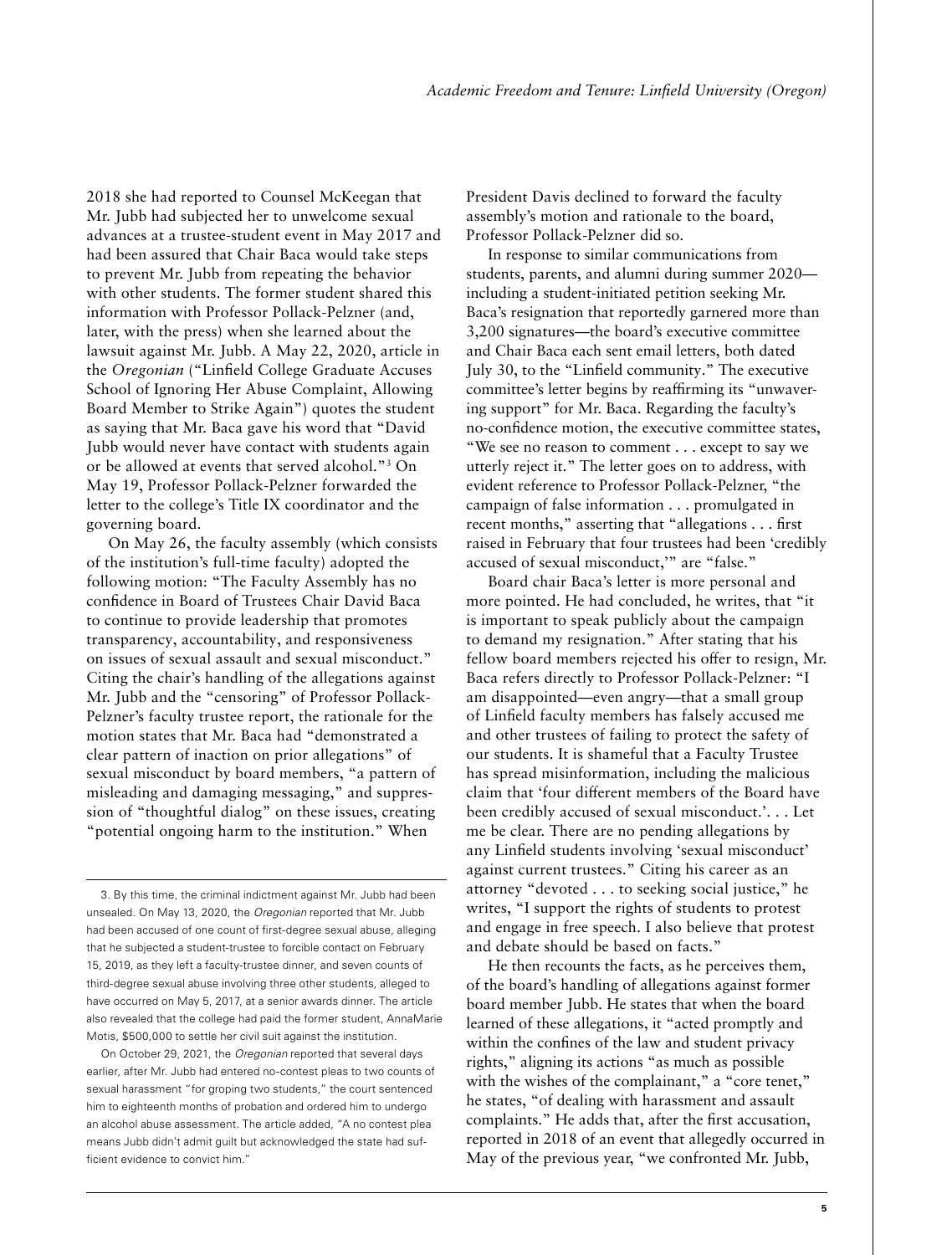imposed restrictions, and received assurances . . . that there would be no future misconduct." After the second accusation, received in February 2019, "we again listened to the wishes of the complainant," which, he states, "included protecting [her] identity, restricting disclosure of the report, and agreeing not to conduct a full investigation."

"As our policies mandate," he writes, "Linfield did not publicize the report and immediately banned Mr. Jubb from attending the next Board meeting while I began the process of removing him as a trustee." This action was taken, he states, without an investigation or a hearing in accordance with the "student's wishes." In response to criticism of a "lack of transparency," he indicates that the matter was kept confidential also at the student's request. In response to criticism of his note acknowledging Mr. Jubb's service when the former trustee resigned from the board, he states that "the note was never meant to be a public statement." He did "not publicly denounce Mr. Jubb" because "there had not been an investigation and [any] findings" and Mr. Jubb had "denied the student's allegations." His only regret: "that we did not strictly enforce an order that Mr. Jubb refrain from fraternizing with students during the evening when the second incident allegedly took place."

Regarding concrete actions taken to address the issue of sexual misconduct and abuse, Chair Baca states that a student-faculty-staff task force reviewed the institution's Title IX policies and procedures during the 2019–20 academic year. That task force, he writes, found that "Linfield has appropriate" policies and procedures as well as personnel to implement them and that the institution "has mechanisms to realign and adapt those policies and procedures" should circumstances demand such action. He notes that the board "took action in February to clarify that each trustee is to be treated as a mandatory reporter and [to require each trustee] to undergo Title IX training" by spring 2020.

"Speaking only for myself," he continues, "I believe the furor over false claims of rampant sexual misconduct at Linfield is the result of an unsettling time brought on by the cross-currents of a raging pandemic, great uncertainty, and sweeping change. It is my sincere belief that a small number of faculty members are rebelling against the changes brought to Linfield by President Davis, beginning with the difficult decisions required in the spring of 2019 to respond to several years of declining admissions and enrollment. President Davis is leading a dramatic, and in my view necessary, transition that is uncomfortable for some parts of the community."4

On August 12, less than two weeks later, members of the campus community received two additional letters from the institution's leadership—one from, again, the executive committee of the board of trustees and the other from President Davis. The stated purpose of the board's letter is "to report on the outcome of independent investigations into allegations of [inappropriate conduct] made by a faculty member [Professor Friedman] against two trustees." The letter notes that, while "Linfield follows all applicable laws to protect the privacy and confidentiality of both complainants and respondents," the executive committee is nevertheless sharing this information "because of unauthorized and inaccurate statements made in recent months—including by the Faculty Trustee in [his] February and May reports to the Board of Trustees." Professor Pollack-Pelzner's May report, the executive committee states, "described a 'crisis' at Linfield related to the safety of our students and revealed that 'four different members of the board have been credibly accused of sexual misconduct since last February.' Those claims were false, as we have stated previously." Based on its review of the investigator's findings, the executive committee states that it is "confident that claims of a sexual misconduct crisis are erroneous."

4. Chair Baca was apparently referring to the president's efforts in early 2019 to deal with financial and enrollment problems by downsizing the faculty. In early February 2019, President Davis reportedly informed the Faculty Executive Committee that the college planned to eliminate twenty-five tenured and tenure-track positions through an "academic prioritization process." Later that month, in response to a request from the Linfield AAUP chapter, the AAUP's staff wrote an advisory letter to the chapter regarding "potential issues of academic freedom and governance" posed by the administration's actions. That letter, dated March 4, notes that the college's governing board had announced on February 28 that it was requiring a balanced budget for the 2019–20 academic year and that the administration had indicated that achieving that goal might require large reductions in the number of faculty positions. After reviewing AAUP-supported standards governing the termination of appointments for reasons other than cause, the staff's letter concludes, "As the faculty handbook reproduces in their entirety the most recent versions" of the relevant AAUP standards, "it would seem to us that the faculty of Linfield College has every reason to expect that AAUP-recommended procedural standards will be adhered to should the college find it necessary to reduce the size of its faculty." The anticipated cuts did not occur. See also Colleen Flaherty, "Linfield College Is Moving Forward with a Plan to Cut Its Faculty—Apparently with or without Professors' Input," *Inside Higher Ed*, February 11, 2019.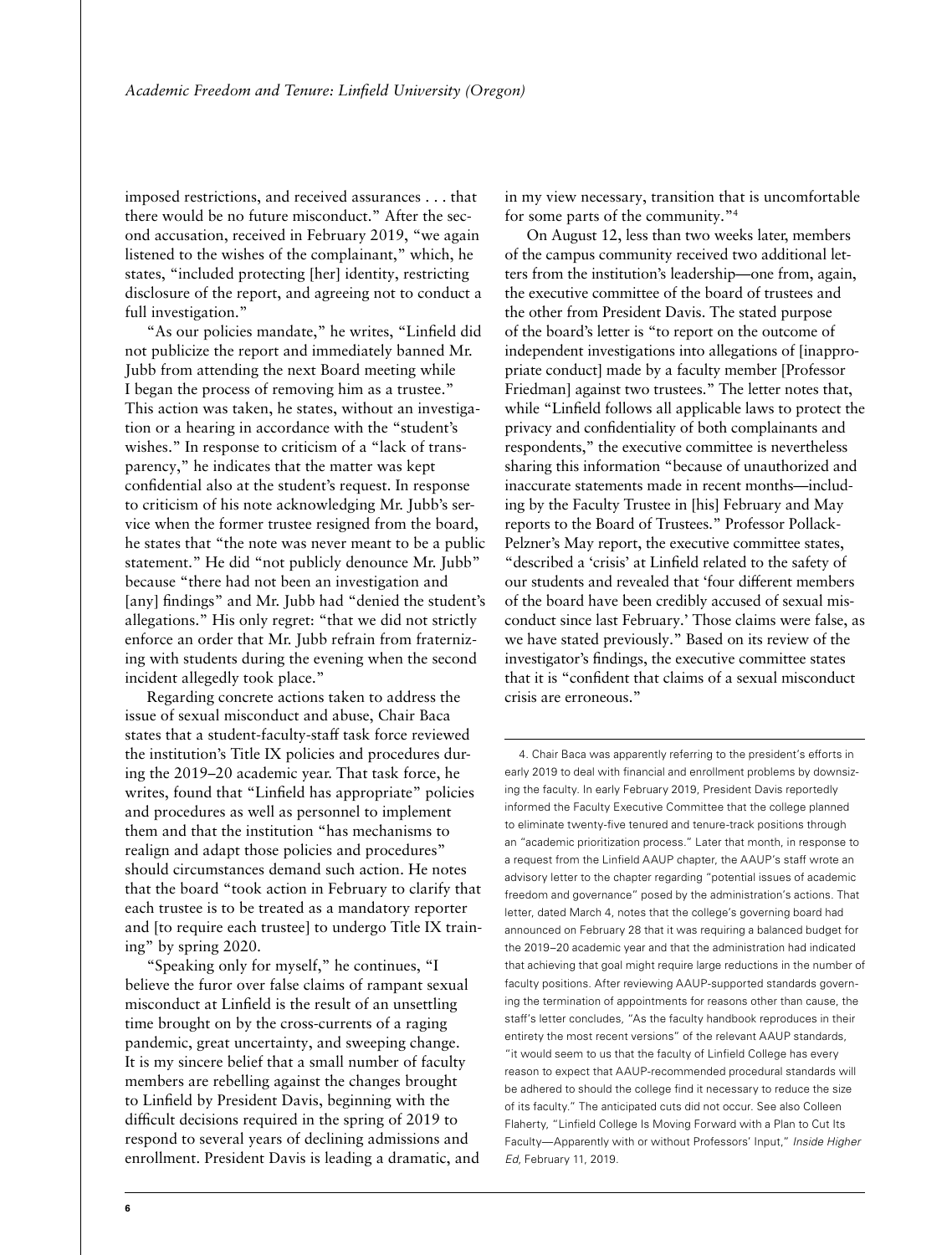After repeating an assertion from its July 30 letter that "there were no reported allegations of sexual misconduct against any current trustee at the time of" Professor Pollack-Pelzner's February report to the board, the executive committee acknowledges that "shortly thereafter a Linfield faculty member filed separate complaints against two trustees." According to the executive committee, "the outside investigator determined that there was no harassment in either case." The letter then alludes to two additional anonymous complaints of which Linfield's Title IX office "was made aware," but, the letter states, "no complainant ever came forward," and the Title IX officer "determined that the anonymous allegations did not rise to the level of violating any Linfield policy." "These four matters," the letter summarizes, "represent the total number of complaints made against current trustees. None was found to constitute sexual misconduct. None was found to have violated any Linfield policy."

The president begins his letter by revealing that he was "one of the trustees accused of inappropriate behavior," a "complaint," he says, "that came as a complete shock." He briefly recounts the investigation of the complaint against him, which he calls "a learning experience," but, he says, resulted in a finding that "no Linfield policies were violated and no misconduct had occurred."

President Davis also mentions that an investigator had "thoroughly investigated" allegations by Professor Pollack-Pelzner (whom he does not name) that he had made antisemitic statements. "These claims of bias on my part are fictitious. . . . I will not dignify the allegations by discussing them further."

A faculty response to these board and administration communications came on August 31 in the form of a six-and-a-half-page letter from the Faculty Executive Council. The council's letter offers a detailed rebuttal of three claims made in the board and administration communications: "(1) that members of the faculty are simply 'rebelling against changes brought to Linfield by President Davis,' (2) that student concerns about safety are unwarranted, and (3) that Faculty Trustee Daniel Pollack-Pelzner has spread misinformation, made inaccurate claims, and acted maliciously." Following a thorough review of the last claim, the letter concludes: "Given . . . [the] information that the Faculty Executive Council has reviewed, we do not believe that Dr. Pollack-Pelzner has spread misinformation or made inaccurate claims. As detailed above, accusations were made against four

different trustees, Dr. Pollack-Pelzner had every reason to believe that the reports were credible, and, based on his understanding of Linfield policy, [that] each case involved sexual misconduct." As far as we are aware, the Faculty Executive Council did not receive a response to its letter.

With regard to Professor Pollack-Pelzner, the fall 2020 and the first half of the spring 2021 semester passed without major incident. He had not, however, remained silent. Throughout this period, as he informed the AAUP's staff, he had "repeatedly asked the board leadership to apologize for its actions and to adopt an anti-retaliation policy to protect people who reported allegations of harassment in good faith." The board declined to apologize or to adopt such a policy and instead moved ahead with a plan to eliminate the faculty and student trustee positions entirely. Thus, on March 29, in apparent frustration, Professor Pollack-Pelzner posted a string of twenty-three tweets repeating his claims about antisemitism and sexual misconduct at Linfield. "The moment I knew that nothing would come of my claims that the @LinfieldUniv President and Board Chair had religiously harassed me," the thread begins, "was when I went to the head of HR and she said: 'Personally, I don't believe the Jews have a secret agenda to grab power at all!'" With regard to sexual misconduct, he wrote, "I had reported that four @LinfieldUniv trustees were accused of sexual misconduct by students and faculty over the past year. That's more than 10% of the Board. Three of those trustees are still on the Board."

Citing media sources, he enumerated additional charges: that board chair Baca failed to "keep Mr. Jubb away from students and alcohol," even though the chair knew that Mr. Jubb had been "accused of sexually assaulting three students"; that Mr. Baca had told him that the board's problems began when Professor Pollack-Pelzner joined it and that, if Professor Pollack-Pelzner really cared about sexual misconduct, he "would be going after the faculty, who, [Mr. Baca] had said, were the true predators"; that President Davis threatened him with "personal liability," made "comments about Jewish noses," and stated that people like Professor Pollack-Pelzner "were destroying" the university "from within and could only show loyalty by accepting the teachings of Jesus Christ"; and that when Professor Pollack-Pelzner tried to report these and other comments to the board, the president and board chair "censored" his report, said the issues could be discussed only in executive session, and then "banned" him from those sessions.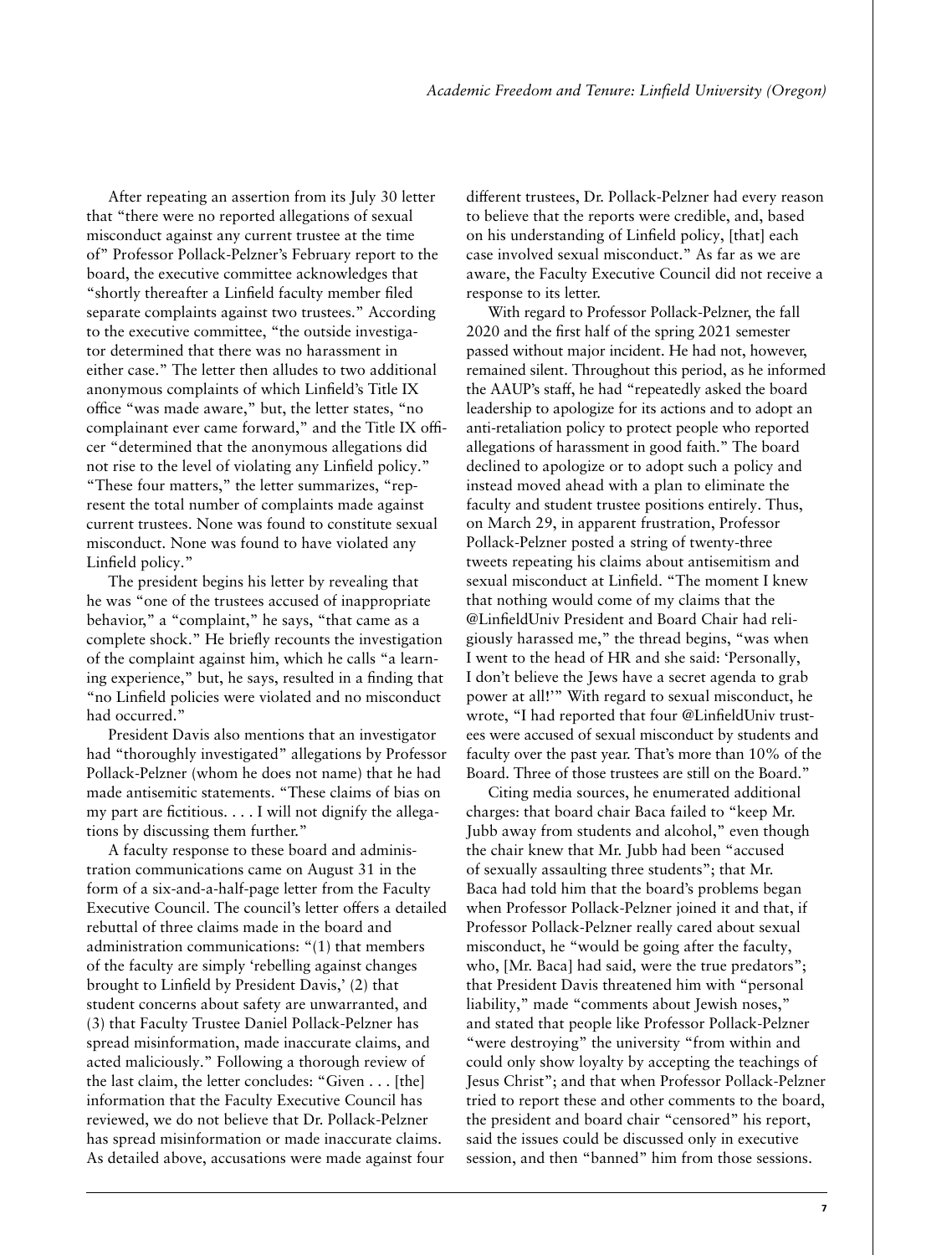In his final tweets, he states that he had "previously declined to speak publicly" because the board had prohibited him from doing so. But, he writes, he had "just learned" that the board was about to abolish the student and faculty trustee positions, renew President Davis's contract, and reelect Mr. Baca to another term as chair. "That's why I'm speaking out now: because the @LinfieldUniv President and Board will continue to abuse their power until someone with more authority stops them."

A week later, on April 8, the Pacific Northwest chapter of the Anti-Defamation League (ADL) addressed a letter to the board of trustees regarding Professor Pollack-Pelzner's Twitter claims. After having heard about "allegations of antisemitism on campus," the letter begins, "we reached out to Professor Daniel Pollack-Pelzner, who shared concerning details about recent incidents" at the university, including that "he experienced religious harassment after he reported that members of the Board of Trustees were accused of sexual misconduct." The letter refers to Professor Pollack-Pelzner's allegations that institutional officers had referred to "Jewish secret agendas and power grabs," the size of Jewish noses, and Professor Pollack-Pelzner's having to adhere to the teachings of Jesus Christ to show loyalty to the university. "These comments," the letter states, "are very common antisemitic tropes and [are] extremely troubling." The ADL letter also notes that the organization had been informed that the president had "downplayed the appearance of swastikas on campus." The letter urges the board to "investigate" Professor Pollack-Pelzner's allegations and to take the steps necessary to "ensure a culturally sensitive campus environment." The letter also encourages the board to undertake training "to address bias and/or antisemitism."

President Davis responded the next day, writing, "As you acknowledge, you cannot attest to the veracity of Professor Pollack-Pelzner's allegations . . . promoted on Twitter late last month." "None of the allegations," he states, "involve recent incidents" but events that occurred "nearly a year ago." He states that the administration "took deliberate and exhaustive actions to investigate each alleged incident" of antisemitism as well as of sexual misconduct on the part of board members, two of whom, he notes, are African Americans (as will be discussed later in this report, this last fact became an issue when the administration used charges of racism to deflect from the allegations of ongoing sexual misconduct). He

states that the "outside law firms" that conducted the investigation of Professor Pollack-Pelzner's allegations "found no support for the violations he claimed," nor did "trained internal investigators" or the university's human resources office. Regarding the antisemitic comments Professor Pollack-Pelzner accused him of making, President Davis says that he "can attest that I did not make the comments he has attributed to me." The human resources officer that Professor Pollack-Pelzner had accused, the president writes, also denies having made the objectionable comments.<sup>5</sup>

After noting that the university has "extensive and robust programs" in place for preventing "discrimination, sexual harassment and misconduct, and intolerance," President Davis states that "Professor Pollack-Pelzner has been engaged in a smear campaign toward me and the administration at Linfield University. His recent Twitter posting is just the latest salvo in an effort that has caused harm to the university and our community."6

On April 15, the Oregon Board of Rabbis published an open letter calling for President Davis and Chair Baca to "step down." The open letter also advocated for the implementation of sexual-harassment policies and procedures, including "guidelines that prohibit retaliation"; training for board members on "implicit bias, micro-aggressions, and antisemitism"; and "reporting and transparency on these issues." Regarding Professor Pollack-Pelzner, the rabbis expressed "grave concern" that President Davis had "not only failed to foster a climate of accountability" but had also made "antisemitic innuendos and disapprobations [*sic*] against a distinguished Jewish faculty member."

The same day that President Davis received the ADL letter, he contacted the Salem-Keizer chapter of the National Association for the Advancement of Colored People (NAACP) to share his concerns about

6. An April 29 article in the *Chronicle of Higher Education* ("Everybody Is a Target Right Now") reports that President Davis told the *Chronicle* reporters that "he had indeed made the comment about Jewish and Arab noses." The article also repeats claims by two Linfield psychology professors that President Davis had made a comment in a 2018 meeting about not sending "Jews to the shower with soap."

<sup>5.</sup> But Professor Pollack-Pelzner has reported that the investigator was prevented from looking into his allegations that Chair Baca had engaged in discriminatory and retaliatory conduct toward him. Professor Pollack-Pelzner's lawsuit also notes that the investigator had stated that "Dr. Pollack-Pelzner has endured significant resistance from President Davis and other Linfield leadership."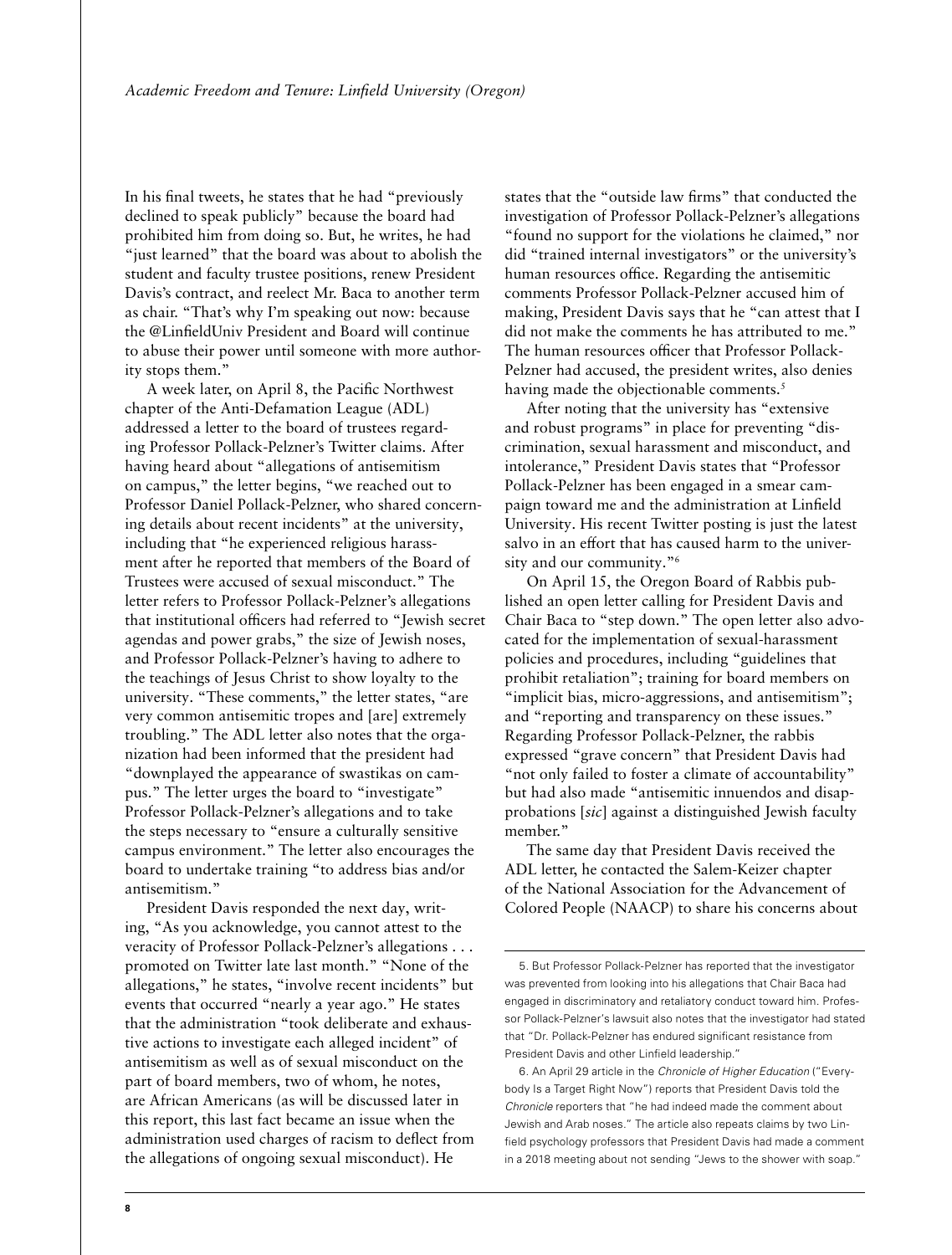"racial animus," according to the April 30 "Final Report of Findings" by that group. In response, that organization charged a team of investigators to "determine if the attacks on President Davis were unfair." Following interviews and review of documents, the NAACP's investigating team found that "President Davis has been subject to numerous instances of unfair treatment since his arrival in July 2018, and this unfair treatment [and] personal attacks were due to [his] being a Black man."7 After providing its account of that treatment, the report concludes, "This is what systemic and institutionalized racism looks like in Oregon."

Faculty members told the AAUP investigating committee that the human resources office had sent a message to the faculty about the NAACP investigation, reporting that "it did not know who had initiated" the investigation and encouraging "faculty cooperation." According to the same sources, the NAACP investigator contacted six members of the Linfield University faculty on a Thursday, suggesting times in the next three days for interviews. These six, who happened to include the faculty members most often quoted in press accounts speaking critically of the administration, responded collectively in a letter to the NAACP with a list of questions about the nature of the investigation. These faculty members subsequently received a letter from the Salem-Keizer NAACP chapter stating that they had refused to cooperate because of their concern "that even being asked to be interviewed was retaliation." Indeed, the investigating committee was informed, these six faculty members did express such concern, given the timing of the NAACP inquiry, but they also expressed interest in supporting an investigation into the racial climate on campus and did not refuse to be interviewed. Faculty members with whom this investigative committee spoke expressed general support for the broad conclusions of the NAACP investigation regarding the campus's racial climate, if not the specific claim that President Davis was a victim of racial animus.

Informed by Professor Pollack-Pelzner's April 14 email message recounting his struggles over the previous year and a half with the administration and governing board, the faculty of the College of Arts and Sciences convened a special meeting on April 19 at which it adopted a one-page resolution expressing no confidence in Chair Baca and President Davis and calling upon them to resign. The resolution states that the two leaders had engaged in behavior that "degrades members of our community." This behavior, according to the resolution, included "expressions of intolerance and discrimination; actions that intimidate or humiliate others; and retaliation against those who seek to promote justice and accountability." They have responded, the statement continues, with "censorship, punishment, secrecy, and defamation" to faculty efforts "to work collaboratively, constructively, and proactively." In so doing, the resolution concludes, President Davis and Chair Baca have "created an intimidating and hostile work environment, harmed members of the Linfield community, and damaged Linfield's reputation."

The following Sunday, April 25, the vice president for finance and administration sent an email message to the faculty announcing that, "based on the request of many faculty," the administration had deactivated all campus email listservs because they were being used "to send unsolicited messages." The next day Professor Pollack-Pelzner received the email message from the provost requiring his attendance at a meeting to discuss his "employment." And on the afternoon of April 27, Provost and Vice President for Academic Affairs Agre-Kippenhan sent an email message to the campus community stating that the administration had taken "the extraordinary step of terminating the employment of a member of our faculty for serious breaches of the individual's duty to the institution." A university's goals are undermined, she added, when "individuals abuse their positions of trust and take deliberate actions that harm the university."

## III. The Association's Involvement

Professor Pollack-Pelzner advised the AAUP on April 28 of having received notice the day before of the immediate termination of his tenured appointment "for cause." On April 30, the AAUP's staff wrote President Davis to inform him that "an action to dismiss a tenured professor without the administration's having first demonstrated adequacy of cause in a pretermination hearing of record before an independent faculty body is in violation of the AAUP-AAC&U [American Association of Colleges and Universities] 1940 *Statement of Principles on Academic Freedom and Tenure* and the complementary 1958 *Statement on Procedural Standards in Faculty Dismissal Proceedings*."

<sup>7.</sup> One of the six faculty members whom the NAACP sought to interview, however, reports, "The NAACP investigator did not talk to *any* faculty members or students, but only interviewed a handful of administrators, like the dean of the college of arts and sciences and the special assistant to the president" (emphasis in original).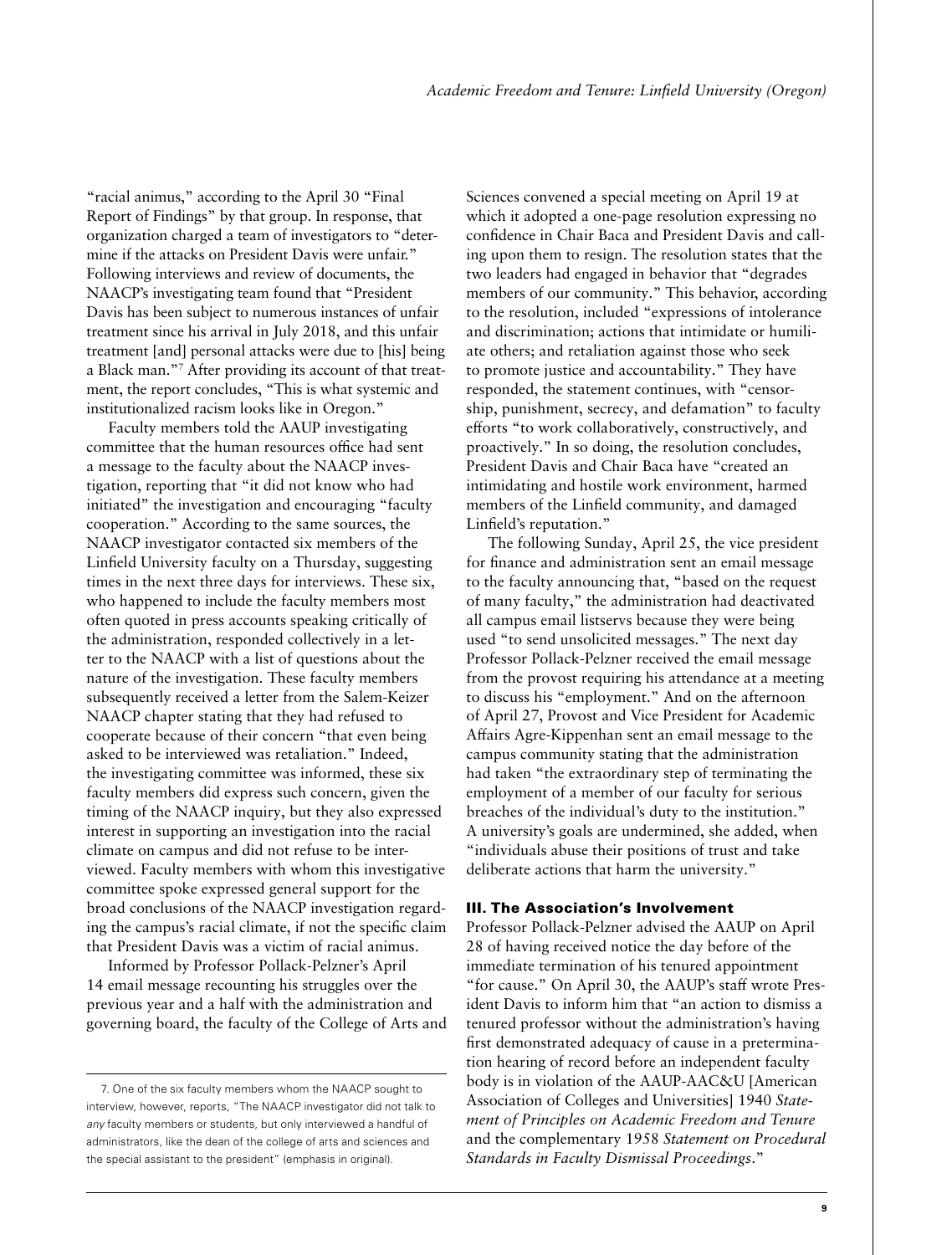With respect to substantive concerns, the staff noted its understanding that "Professor Pollack-Pelzner, a faculty representative to the board of trustees, has publicly criticized the governing board for its handling of alleged sexual misconduct in its ranks and has accused you of having made antisemitic remarks, leading to the inference that the action against him may have been based on considerations that violated his academic freedom." The letter continued, "The administration's summary action against Professor Pollack-Pelzner is therefore a matter of grave concern to this Association under its longstanding responsibilities, which include investigating summary dismissals of faculty members in evident violation of their academic freedom."

Regarding the consistency of Linfield's dismissal policies with AAUP-supported principles and procedural standards, the staff stated, "Remarkably, the Linfield University faculty handbook incorporates verbatim, not only the 1958 *Statement on Procedural Standards in Faculty Dismissal Proceedings*, but the AAUP's *Recommended Institutional Regulations on Academic Freedom and Tenure*, Regulation 5 of which sets forth even more detailed standards governing dismissal for cause." "The administration's summary action against Professor Pollack-Pelzner," the staff's letter concluded, "was evidently taken in flagrant violation, not only of AAUP-recommended standards, but of the institution's own regulations."

The staff's letter closed by urging, "in strongest terms," the rescission of the notice of dismissal issued to Professor Pollack-Pelzner, his immediate reinstatement to his academic responsibilities, and the administration's adherence to AAUP principles and procedural standards in any further action against him.

President Davis responded on April 30, writing, "Linfield respects the work and advocacy of the AAUP and is unwavering in its support of academic freedom." With respect to Professor Pollack-Pelzner's dismissal, he wrote, "The personnel action undertaken last week was a firing for cause unrelated to academic performance or professional competence."

In its May 4 response, the staff referred President Davis to the AAUP's *Recommended Institutional Regulations on Academic Freedom and Tenure*, which, the staff pointed out, the faculty handbook incorporates in full. Regulation 5a of the *Recommended Institutional Regulations*, the staff noted, provides as follows: "Adequate cause for dismissal will be related, directly and substantially, to the fitness of faculty

members in their professional capacity as teachers or researchers." The staff then advised the president that his statement that Professor Pollack-Pelzner's dismissal was "unrelated to academic performance or professional competence" therefore contravened "a crucial AAUP-recommended dismissal standard." The letter ends by stating that unless the AAUP received news by the following week that the Linfield administration had rescinded Professor Pollack-Pelzner's summary dismissal, the AAUP's staff would recommend a formal investigation of the case. President Davis's one-sentence response, dated May 10, conveyed his thanks for the letter and informed the staff that he had "shared it with [the institution's] legal counsel for review."

On May 17, the staff wrote to inform President Davis that the AAUP's executive director had authorized an investigation of the action against Professor Pollack-Pelzner. "In situations of this kind," the staff explained, "which involve developments of interest to the general academic community, our long experience has indicated that it is desirable—in fairness to the institution's administration and governing board, the affected faculty member or members, and the institution as a whole—to establish an ad hoc committee composed of professors . . . who have had no previous involvement in the case to conduct its own inquiry without prejudgment." The letter closed by noting that the staff would be writing again to provide the administration with the names of the investigating committee members and an estimated date on which the committee would be contacting the administration to arrange interviews.

Provost Agre-Kippenhan responded by email the same day. She wrote that "Linfield University does not have an AAUP union chapter" and that, while the Linfield administration "respect[s] the AAUP and its work and understand[s]" the AAUP's interest "in issues raised by this matter, our position is that it is not suitable for resolution through an ad hoc committee of a private, outside organization." As a result, she added, the Linfield administration "declines your invitation to participate."

In reply, the AAUP's staff questioned how the absence of an AAUP collective bargaining chapter would be relevant to the AAUP's prospective investigation, pointing out that "most of the institutions at which" the AAUP has "conducted investigations in the last 106 years" did not have AAUP collective bargaining chapters and many had no AAUP chapter at all. The existence of a chapter, the staff wrote, "is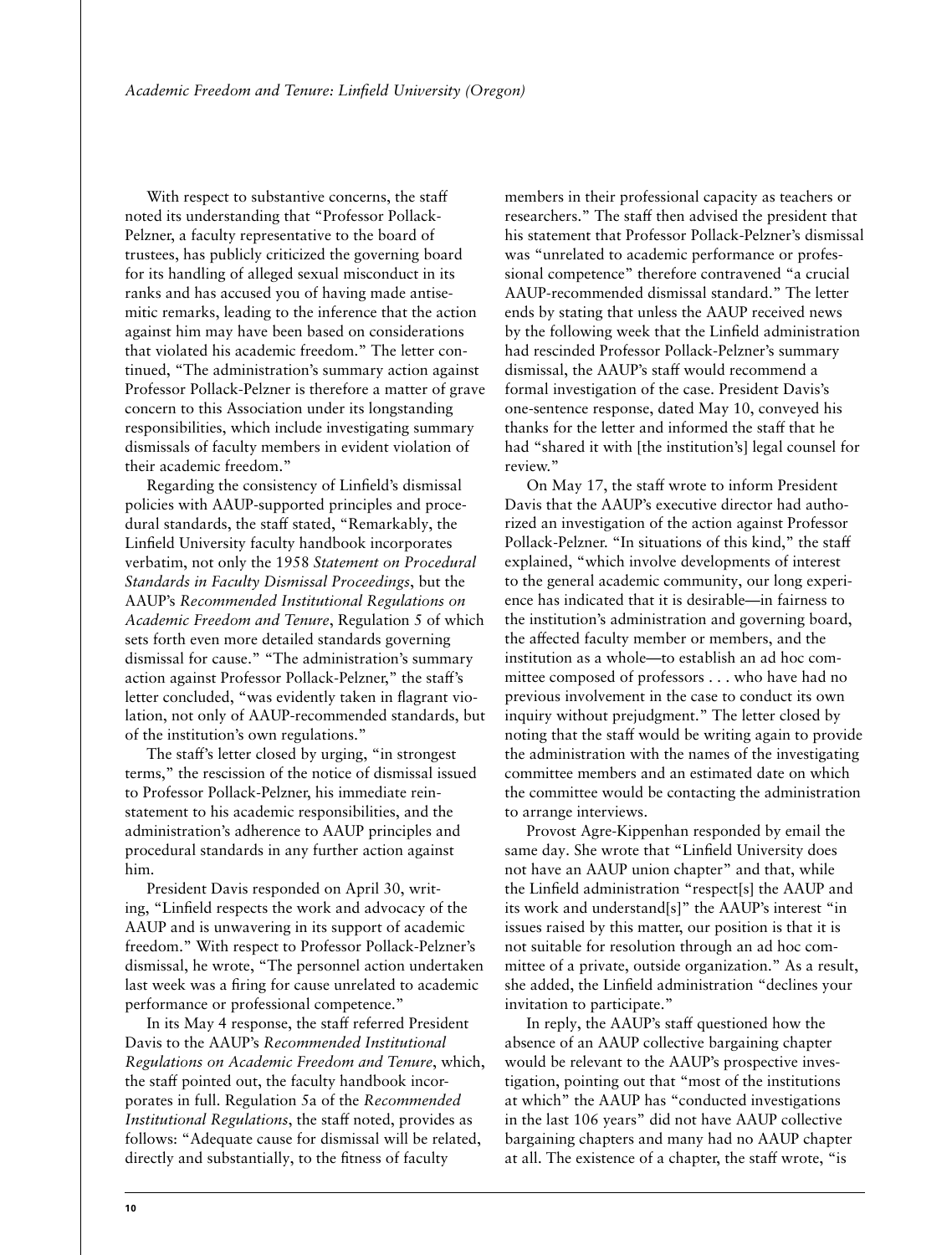not among the considerations that lead to the authorization of an investigation." Regarding the news that the administration would not be cooperating in the investigation, the staff noted its disappointment, but added that "for an understanding of the administration's position," the investigating committee could "rely on the accounts of other parties, on published and unpublished documents, and on the president's statements to the press."

The staff wrote once more, on May 24, to announce the names of members of the ad hoc investigating committee and to urge the administration to reconsider its decision not to participate. That letter received no response.

The investigating committee conducted interviews by teleconference on October 12, 2021. Eleven people agreed to participate in individual interviews, including current faculty members, former faculty members, and former board members. President Davis declined to be interviewed, and Chair Baca did not respond to an email request for an interview. Nevertheless, the investigating committee believes that, given its interviews and the extensive documentation of the case, it has abundant information on which to base the conclusions reached in this report.

### IV. Issues of Concern

The following sections address the procedural and substantive issues.

#### **A. Procedural Issues**

The investigating committee has identified the following procedural issues as the most salient.

## **1. Failure to Afford Academic Due Process**

As the AAUP's staff noted in its April 30 letter to President Davis, under AAUP-recommended standards, a tenured faculty member can be dismissed for cause only following affordance of an adjudicative hearing of record before a duly constituted faculty body in which the burden of demonstrating adequate cause rests with the administration. These procedural standards constitute the "academic due process" by which, the AAUP holds, academic freedom and tenure are protected.

A consensus within the community of higher education on the basic elements of academic due process is articulated in the 1940 *Statement of Principles on Academic Freedom and Tenure*, the joint formulation of the AAUP and AAC&U, which declares, "After the expiration of a probationary

period, teachers or investigators should have permanent or continuous tenure, and their service should be terminated only for adequate cause, except in the case of retirement for age, or under extraordinary circumstances because of financial exigencies." After being further refined in the *Statement on Procedural Standards in Faculty Dismissal Proceedings* (also a joint formulation of the AAUP and AAC&U), the AAUP's understanding of academic due process found its latest expression in Regulations 5 and 6 of the *Recommended Institutional Regulations on Academic Freedom and Tenure*.

By refusing to afford academic due process to Professor Pollack-Pelzner, the Linfield administration summarily dismissed him from the faculty in flagrant violation of the 1940 *Statement of Principles* and the derivative AAUP policy documents discussed above.

As the staff pointed out in its correspondence with President Davis, the fall 2020 edition of the Linfield University faculty handbook incorporates in their entirety the 1958 *Statement on Procedural Standards in Faculty Dismissal Proceedings* as well as the *Recommended Institutional Regulations on Academic Freedom and Tenure*. Thus, in summarily dismissing Professor Pollack-Pelzner from the faculty, the Linfield administration also violated the university's own regulations.

## **2. Rationales for Failing to Afford Academic Due Process**

Under AAUP-recommended standards on academic freedom and tenure, only three bases exist for terminating a tenured faculty appointment: (1) adequate cause, (2) financial exigency, and (3) program discontinuance for educational reasons as determined by the faculty (Regulation 4 of the *Recommended Institutional Regulations*). Hence, if an administration seeks to dismiss a tenured faculty member on a basis other than financial exigency or program discontinuance, that action must be a dismissal for adequate cause, requiring the above-described procedural standards.

While the 1958 *Statement* assumed that most institutions "will have formulated their own definitions of adequate cause for dismissal," Regulation 5 of the *Institutional Regulations* does specify, in the provision quoted above, that "[a]dequate cause for a dismissal will be related, directly and substantially, to the fitness of faculty members in their professional capacities as teachers or researchers" and "not be used to restrain faculty members in their exercise of academic freedom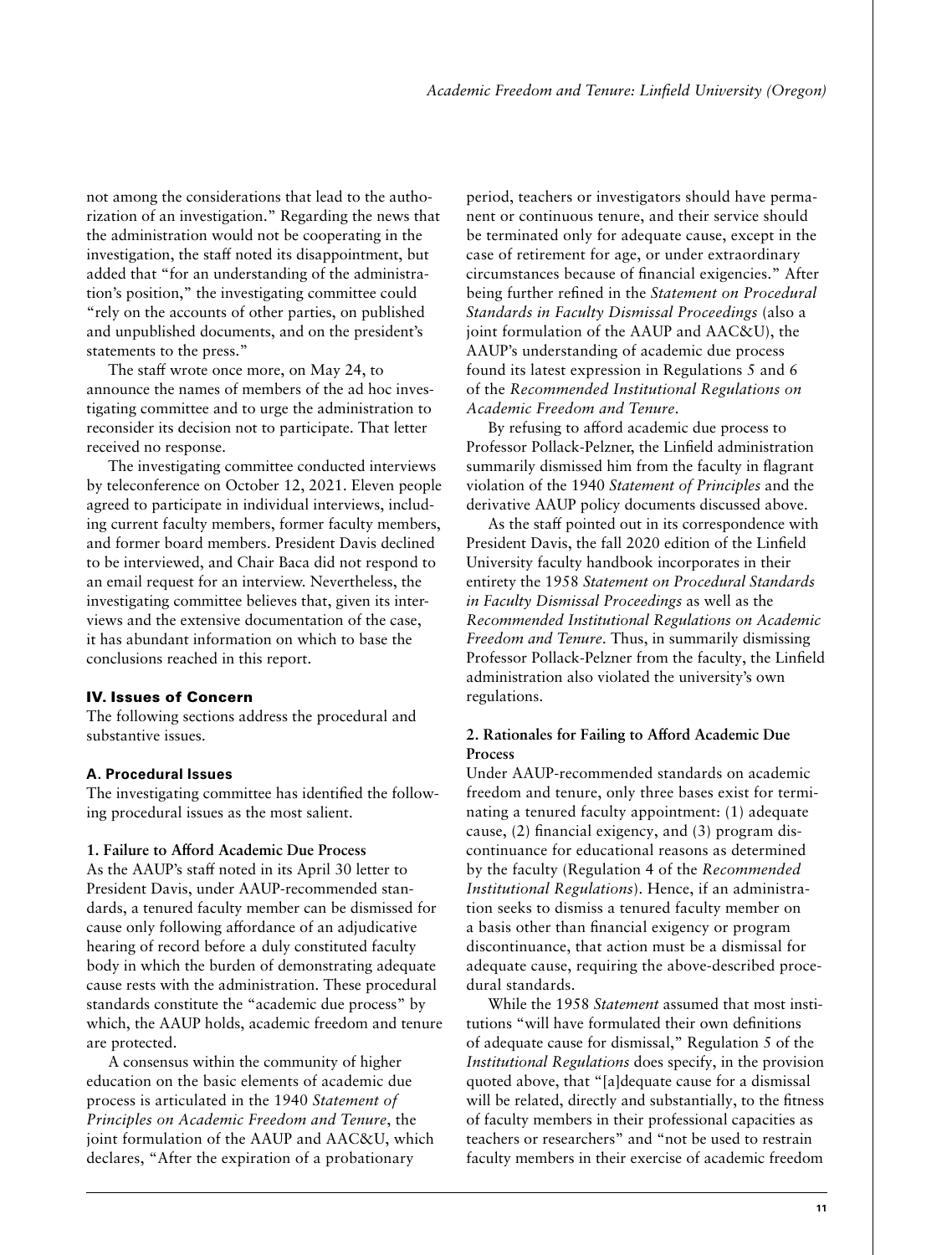or other rights of American citizens." Under normative academic standards, professional fitness includes not only disciplinary competence but also conformance with standards of professional ethics, such as those set out in the AAUP's *Statement on Professional Ethics*. 8 Thus, institutional regulations tend to specify not only "incompetence" but "professional misconduct" and similar grounds related to ethical standards as constituting adequate cause for dismissal.

The Linfield administration has fully acknowledged that it declined to afford Professor Pollack-Pelzner a dismissal procedure. It has also stated that it dismissed Professor Pollack-Pelzner for cause. How, then, has it justified its refusal to afford him the academic due process that dismissal for cause requires under its own regulations?

8. The *Statement on Professional Ethics* sets forth five basic ethical standards:

- 1. As scholars, professors "seek and . . . state the truth as they see it. To this end professors devote their energies to developing and improving their scholarly competence. . . . Although professors may follow subsidiary interests, these interests must never seriously hamper or compromise their freedom of inquiry."
- 2. "As teachers, professors encourage the free pursuit of learning in their students. They hold before them the best scholarly and ethical standards of their discipline. . . . They avoid any exploitation, harassment, or discriminatory treatment of students. . . . They protect their academic freedom."
- 3. "As colleagues, professors have obligations that derive from common membership in the community of scholars. Professors do not discriminate against or harass colleagues. . . . Professors accept their share of faculty responsibilities for the governance of their institution."
- 4. "As members of an academic institution, professors seek above all to be effective teachers and scholars. Although professors observe the stated regulations of the institution, provided the regulations do not contravene academic freedom, they maintain their right to criticize and seek revision. . . . "
- 5. "As members of their community, professors have the rights and obligations of other citizens. . . . When they speak or act as private persons, they avoid creating the impression of speaking or acting for their college or university. . . . [P]rofessors have a particular obligation to promote conditions of free inquiry and to further public understanding of academic freedom."

The *Statement on Professional Ethics* also acknowledges that serious violations of professional ethical standards may result in disciplinary action while cautioning that any such action must be taken "in accordance with the 1940 *Statement of Principles on Academic Freedom and Tenure*, the *Statement on Procedural Standards in Faculty Dismissal Proceedings*, or the applicable provisions of the Association's *Recommended Institutional Regulations on Academic Freedom and Tenure*."

The administration's main rationale has been that Professor Pollack-Pelzner was not entitled to academic due process because, to quote President Davis's April 30 letter to the AAUP, "the personnel action . . . was a firing for cause unrelated to academic performance or professional competence." A university spokesperson made a similar statement in an April 28, 2021, interview published in the *Oregonian*: "The firing didn't result from concerns about the 'responsibilities and duties as a professor,' such as teaching effectiveness, professional achievement, or service, but rather for the stated causes." The reader may recall that the "stated causes," as set out in the provost's April 27, 2021, memorandum, were that Professor Pollack-Pelzner had "violated . . . attorneyclient privilege"; "circulated false statements about the University, its employees, and its Board"; "knowingly refused to comply with University policies"; and "interfered with the University's administration of its responsibilities." In other words, according to university authorities, the stated causes are essentially that Professor Pollack-Pelzner engaged in misconduct by knowingly making false and damaging statements about the administration ("the University") and governing board.

The implicit argument, if one can call it that, depends on two erroneous premises: (1) A dismissal for cause is related only to misconduct. (2) A dismissal for cause does not require affordance of any due-process rights. As a result, the administration has mistakenly concluded, the academic-due-process protections called for under the faculty handbook do not apply in Professor Pollack-Pelzner's case: since the charge is misconduct, he is not entitled to due process. As we have just explained, under AAUPsupported standards, cause for dismissal *must* be related "directly and substantially" to the "fitness of faculty members in their professional capacities as teachers or researchers." But professional fitness is not confined only to competence in teaching and research; it also includes conduct that accords with standards of professional ethics. The administration's fundamental error is to assume that professional fitness excludes an ethical dimension.

A second approach has been to assert that the academic-due-process provisions of the faculty handbook did not apply to Professor Pollack-Pelzner's case because, according to Provost Agre-Kippenhan (as reported in an April 29, 2021, *Chronicle of Higher Education* article), Professor Pollack-Pelzner "had been fired from the university under his status as an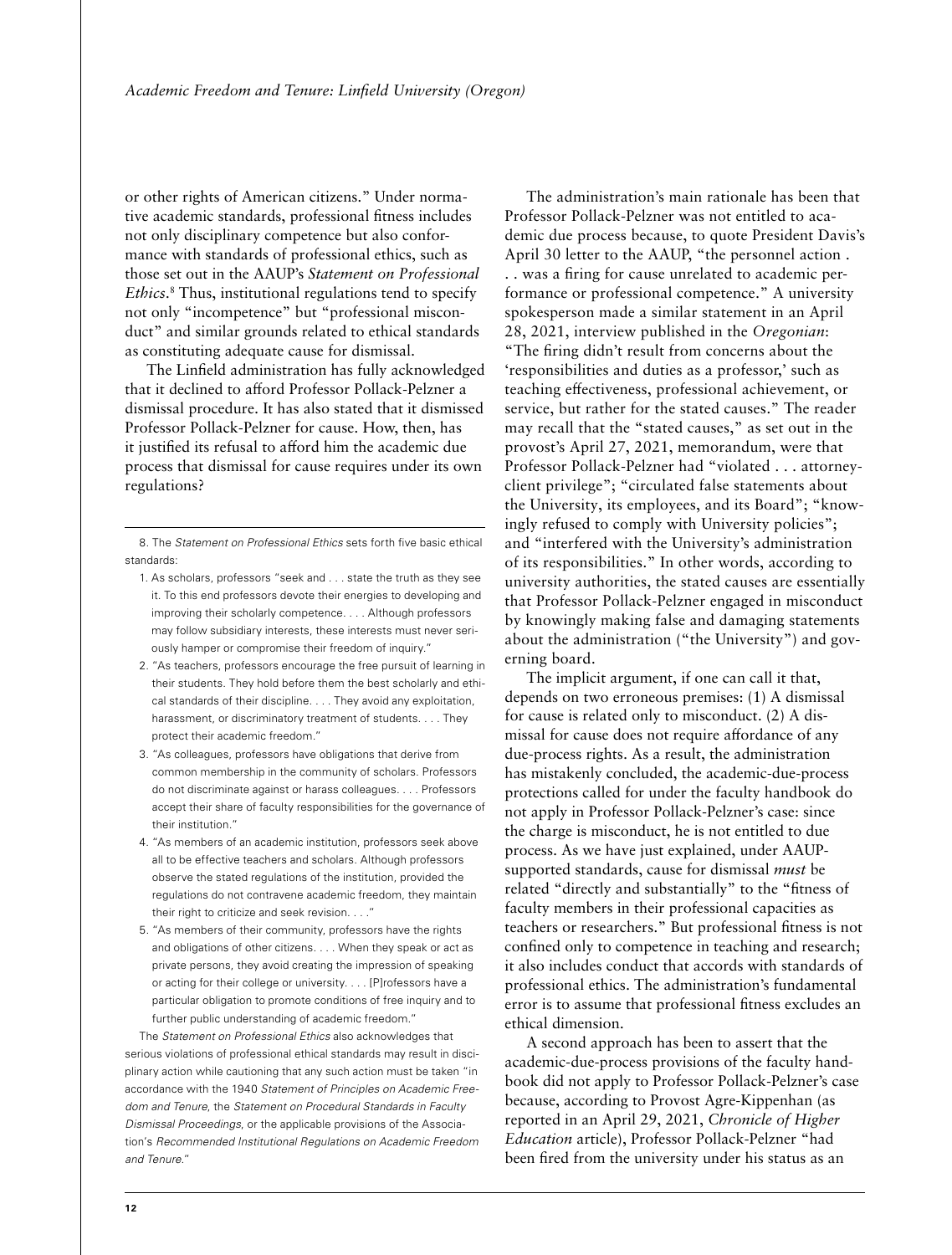employee, not as a tenured professor."9 The notion that, when convenient, an administration can choose to apply the provisions of the employee handbook rather than those of the faculty handbook when seeking to dismiss a tenured faculty member is inimical to principles of academic freedom and tenure because it allows an administration to dismiss a faculty member without affordance of the academic due process that defines tenure and protects academic freedom. Tenure, as the AAUP understands it, is an indefinite appointment terminable only for cause as demonstrated through an adjudicative hearing before a faculty body. In the absence of this academic due process, tenure does not exist, and academic freedom lacks protection.

A third rationale, even weaker than the previous two, for denying Professor Pollack-Pelzner academic due process was that the faculty handbook was invalid. The April 29 *Chronicle* article cited above, for example, quotes President Davis as saying, when asked why the handbook was not followed, that it "had not been updated," even though "Fall 2020" appears on its title page and revisions to it had been made in January 2021. The article also reports that "the president said he was unaware of the [dismissal] guidelines, hadn't seen the most recent version of the faculty handbook, didn't know who had updated it, and didn't believe that it had been approved by the administration." Despite these assertions, the investigating committee is aware of no evidence suggesting that the faculty handbook was no longer valid. President Davis's remarkable admission of ignorance regarding his institution's regulations may have exposed the real basis of his failure to follow those regulations in dismissing Professor Pollack-Pelzner. The offhand and dismissive tone of his admission, furthermore, suggests not only indifference to his presidential responsibilities but incompetence.

In short, the administration's stated reasons for declining to afford Professor Pollack-Pelzner the academic due process required when dismissing a tenured professor for adequate cause are devoid of merit.

# **3. Terminal Salary or Notice**

Regulation 8 of the *Recommended Institutional Regulations* provides that, unless "there has been a finding

[in a dismissal proceeding] that the conduct which justified dismissal involved moral turpitude," tenured faculty members whose appointments are terminated for cause are entitled to "at least" one year of notice or severance salary: "On the recommendation of the faculty hearing committee or the president, the governing board, in determining what, if any, payments will be made beyond the effective date of dismissal, may take into account the length and quality of service of the faculty member." Professor Pollack-Pelzner informed the investigating committee that he requested one year's severance salary in accord with Regulation 8, which the faculty handbook incorporates. The administration not only refused to honor that request but even contested Professor Pollack-Pelzner's application for unemployment benefits, asserting that he was ineligible because he had been dismissed for misconduct.10

In the absence of a finding of moral turpitude by a faculty hearing committee, the Linfield administration violated Regulation 8 of the *Recommended Institutional Regulations* and the university's own regulations by refusing to afford Professor Pollack-Pelzner at least one year of severance salary or notice.

#### **B. Substantive Issues**

This section discusses academic freedom, the campus climate for academic freedom and shared governance, and a "culture of abuse."

#### **1. Academic Freedom**

The 1940 *Statement* stipulates that faculty members, in addition to being entitled to "full freedom in research and in the publication of results" and "freedom in the classroom," are "citizens, members of a learned profession, and officers of an educational institution." As noted in the Association's 1994 statement *On the Relationship of Faculty Governance to Academic Freedom*, "The academic freedom of faculty members" thus "includes the freedom to express their views . . . on matters having to do with their institution and its policies," a mode of expression that AAUP policy documents refer to as "intramural" speech or utterance. That freedom is not absolute, however. The AAUP statement notes the exceptions: "A particular

9. Of course, as we point out in the upcoming section on academic freedom, the conduct for which Professor Pollack-Pelzner was "fired" was precisely that of a tenured professor: he was fulfilling his governance responsibilities as the faculty's representative to the governing board.

10. In a July 29, 2021, decision, an administrative law judge overruled the latter position, finding that Professor Pollack-Pelzner was eligible for unemployment insurance benefits because "claimant was discharged, but not for 'misconduct,' as defined" by Oregon law.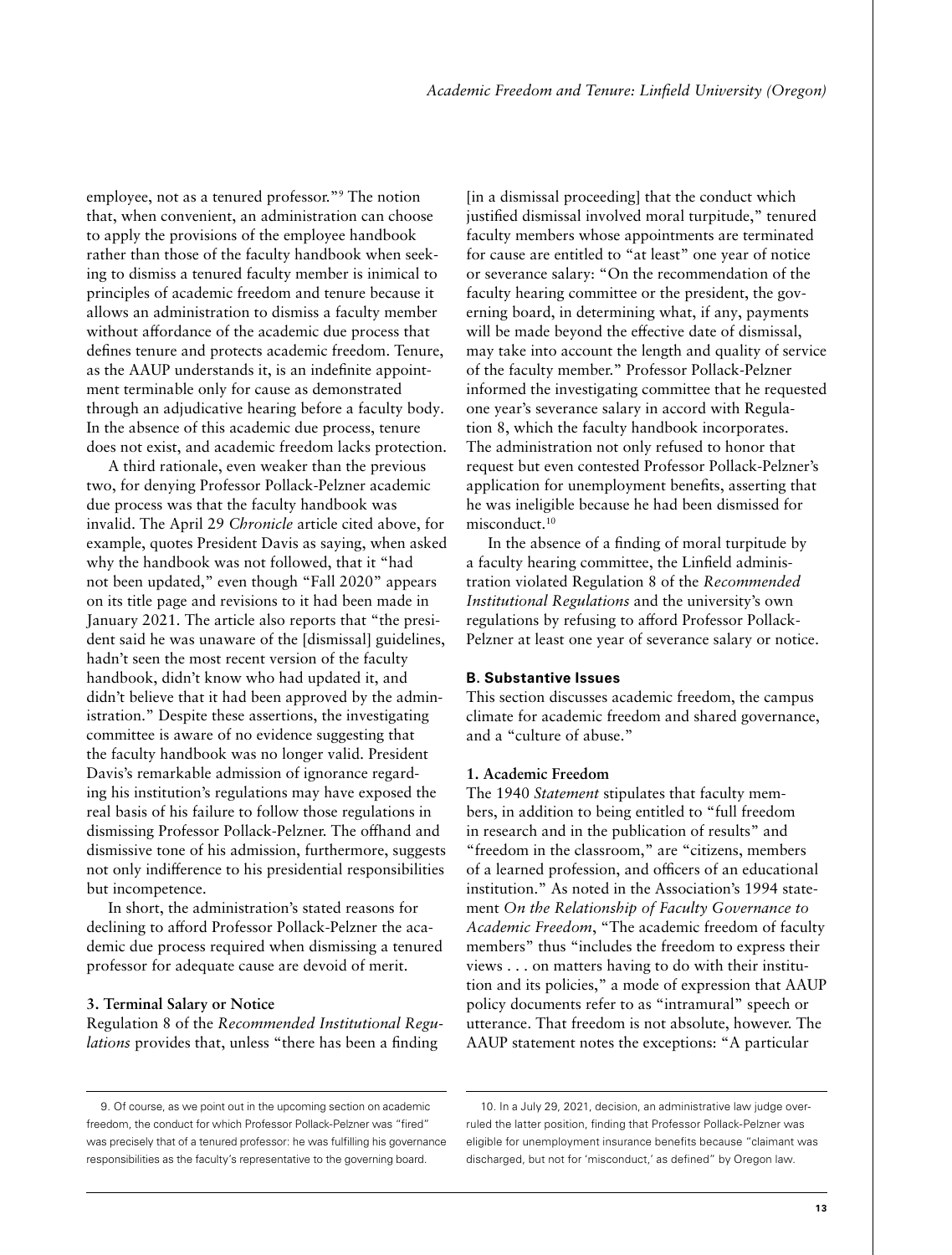instance of faculty speech will be subject to discipline . . . where that speech violates some central principle of academic morality, as, for example, where it is found to be fraudulent (academic freedom does not protect plagiarism and deceit)" or when that speech "supports a judgment of . . . incompetence."

According to the Linfield administration, the grounds for Professor Pollack-Pelzner's dismissal were his "statements about the University, its employees, and its Board" (Provost Agre-Kippenhan's April 27, 2021, notice of termination). As the account of the case contained in this report demonstrates, those statements arose from Professor Pollack-Pelzner's efforts to exercise his responsibilities as the faculty's representative to the board of trustees. They thus fell into the category of intramural speech that should be protected under principles of academic freedom, with the qualifications stated above. In his fiduciary role as faculty trustee, Professor Pollack-Pelzner continuously pressed the administration and governing board to take reports of sexual harassment seriously and to initiate training and adopt policies addressing the issue, an effort consistent with the institution's stated values and goals. This understanding of Professor Pollack-Pelzner's efforts was echoed contemporaneously by his faculty colleagues (most notably in the Faculty Executive Council's August 31, 2020, letter and in the April 19, 2021, no-confidence resolution of the arts and sciences faculty) and by the individuals whom this committee interviewed, including former members of the board of trustees. While the administration has contended that its summary dismissal of Professor Pollack-Pelzner was not retaliation for legitimate expressions of dissent but an appropriate response to what it has characterized as the professor's dissemination of false and damaging statements about the institution, that charge remains unsubstantiated absent an appropriate dismissal proceeding.<sup>11</sup>

In the view of this investigating committee, the Linfield administration clearly violated the freedom of a faculty representative, pursuant to his or her governance responsibilities, to express legitimate concerns regarding the health and mission of the institution without fear of retaliation, in contravention of one of the Association's most fundamental principles: "Dismissal will not be used to restrain faculty members in their exercise of academic freedom" (Regulation 5a of the *Recommended Institutional Regulations*).

# **2. The Climate for Academic Freedom and Shared Governance**

As the foregoing has indicated, Professor Pollack-Pelzner's dismissal occurred in a context of eroding shared governance at the institution. The AAUP's *Statement on Government of Colleges and Universities*, jointly formulated with the American Council on Education and the Association of Governing Boards of Universities and Colleges, emphasizes that effective academic decision-making requires the administration, governing board, students, and faculty to engage in "joint planning and effort," a practice more commonly referred to as "shared governance." Shared governance, in turn, requires "adequate communication" among these key institutional constituencies, which entails, among elements most relevant to this case, "the right of a faculty member . . . to speak on general educational questions or about the administration and operations of the . . . institution" and the president's special obligation to "ensure that faculty views, including dissenting views, are presented to the board." Regarding these governance standards, Linfield faculty members interviewed by the investigative committee reported having received "no sign" from the administration of "hearing faculty voices and providing rationales for decisions." Instead, they claimed, the Linfield administration has tended to present the "appearance of doing something without actually doing something."

Faculty frustration with the administration and governing board's perceived indifference to the

<sup>11.</sup> In the view of this investigating committee, the possibility seems remote that a faculty hearing body would have sustained the administration's charges of misconduct had Professor Pollack-Pelzner been afforded such a hearing. The opinion issued by the administrative law judge who heard Professor Pollack-Pelzner's unemployment case, which provides an independent appraisal of those charges, supports our view: "The evidence was persuasive that, when claimant posted on social media in a manner that was critical of the board's and administration's failures to address a multitude of serious issues of which they had been made aware, claimant was acting out of loyalty toward the institution, as well as a sense of fiduciary responsibility to preserve the integrity of the institution. There was no evidence that claim-

ant's conduct in taking this action was a breach of the institution's reasonable policies or expectations. Further, there was no evidence that claimant was bound by any rule or policy prohibiting employees' speech on social media. With no evidence of such a rule or policy in this record, there is obviously no evidence of a breach of any such rule or policy."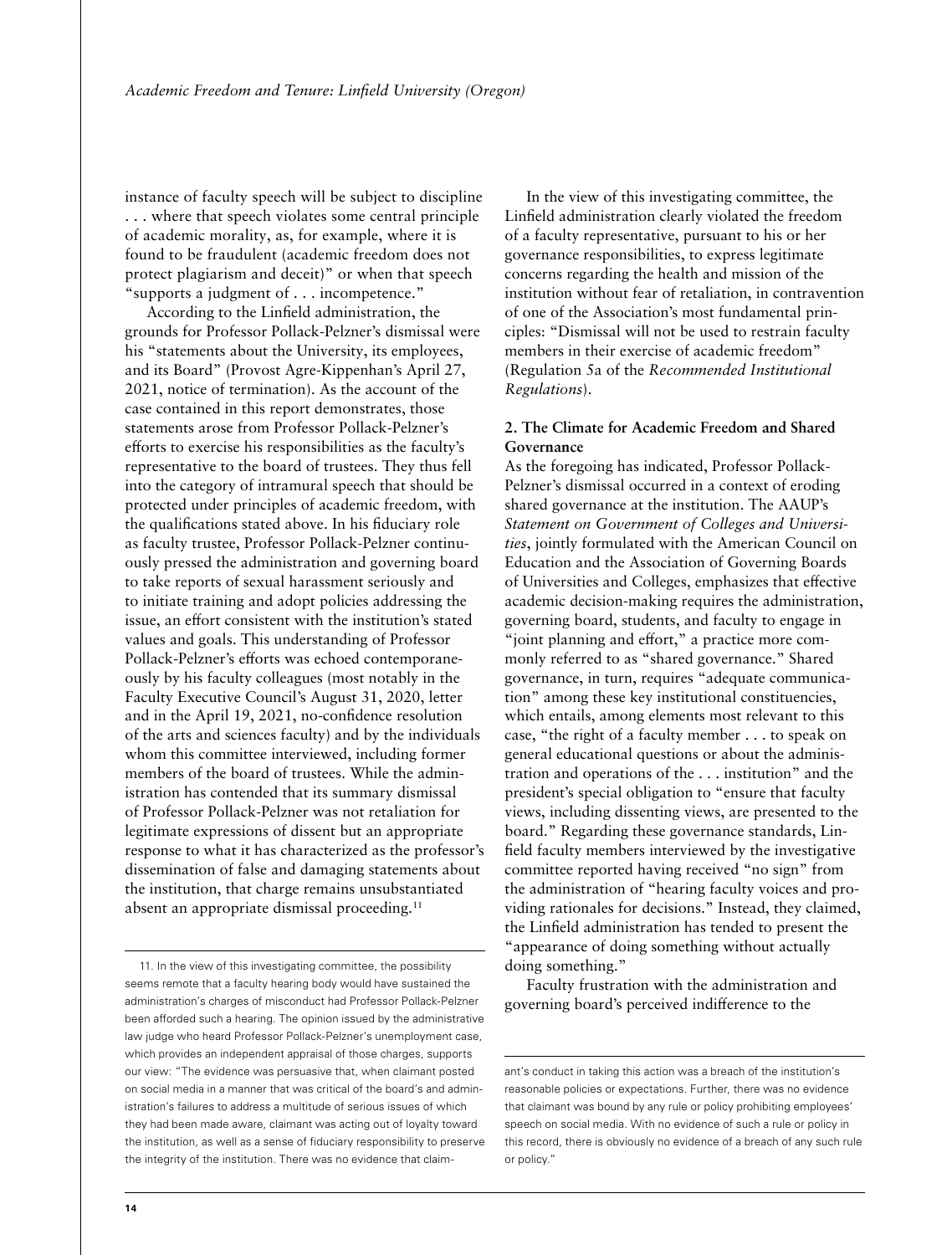concerns raised by Professor Pollack-Pelzner and others did not go unexpressed. As recounted earlier, in May 2020 the faculty assembly adopted a resolution of no-confidence in board of trustees chair Baca that Professor Pollack-Pelzner was compelled to forward to the board when President Davis refused to do so. The stated rationale for the resolution featured Chair Baca's communication deficiencies, specifically, a failure "to provide leadership that promotes transparency, accountability, and responsiveness on issues of sexual assault and sexual misconduct" as well as "a pattern of misleading and damaging messaging" and suppression of "thoughtful dialog."

To facilitate communication, especially with regard to the faculty's meaningful involvement in institutional governance, the *Statement of Government* stipulates that institutions should establish "agencies for faculty participation at each level where faculty responsibility is present." These governance agencies should not be created unilaterally by the administration or governing board but instead "be designed, approved, and established by joint action of the components of the institution."

In fall 2020, the administration and governing board imposed a new faculty governance structure without adequately consulting the faculty.<sup>12</sup> On November 14, President Davis sent an email message notifying the faculty that the faculty assembly and all its committees had been dissolved that day. Five days later the provost followed up with an email informing the faculty that a faculty senate would be formed as the board of trustees had directed. It is no wonder, then, that when the investigating committee inquired about the state of shared governance at the institution, individuals described it as extremely poor to the point of nonexistence. Or, as one faculty member succinctly put it, "Shared governance at Linfield is dead."

Regarding the inextricable relationship between conditions for academic freedom and conditions for shared governance, the above-cited *On the Relationship of Faculty Governance to Academic* 

*Freedom* articulates the following standard: "A sound system of institutional governance is a necessary condition for the protection of faculty rights and thereby for the most productive exercise of essential faculty freedoms. Correspondingly, the protection of the academic freedom of faculty members in addressing issues of institutional governance is a prerequisite for the practice of governance unhampered by fear of retribution."

Given the evidence that conditions for shared governance at Linfield University are severely deficient, a corresponding deficiency should also exist in conditions for academic freedom. And such does indeed seem to be the case, as manifested not only by the administration's actions against Professor Pollack-Pelzner but also by other administrative and board actions recounted in this report. The faculty statement most indicative of the unsatisfactory climate for academic freedom may be the no-confidence resolution adopted by the faculty of the College of Arts and Sciences on April 19, 2021. It affirms the Linfield community's "right to expect institutional leaders to . . . ensure an atmosphere of trust and mutual confidence, promote tolerance of dissent and mutual understanding, and act in a manner that reflects the highest professional, ethical, and moral standards." It condemns "behaviors that degrade members of our community (including expressions of intolerance and discrimination), actions that intimidate or humiliate others, and retaliation against those who seek to promote justice and accountability." And it concludes, "President Miles Davis and Chair David Baca have engaged in the aforementioned behaviors."

As the institution's chief administrative officer, President Davis must be held primarily accountable for the unsatisfactory conditions for academic freedom and shared governance at Linfield University. The *Statement on Government* describes the essential qualifications and chief responsibilities of a college or university president. To cite those most relevant to this case, "The president . . . is measured largely by his or her capacity for institutional leadership. The president shares responsibility for the definition and attainment of goals, for administrative action, and for operating the communications system that links the components of the academic community. The president represents the institution to its many publics." A president, who "should be equally qualified to serve both as the executive officer of the governing board and as the chief academic officer of the institution and the faculty," must have "an ability to interpret to board and faculty

<sup>12.</sup> In commenting on the draft report, a faculty member wrote, "As I envision the administration reading this report, I imagine them saying, 'But the Faculty Assembly voted to change to a senate model.' This is true, but (1) we were explicitly told that we would not be allowed to maintain a Faculty Assembly model, and (2) while we did vote to move to a Senate model (on November 2, 2020), our vote (and model) was vetoed. The model that they imposed (very problematic) was not the model that we approved."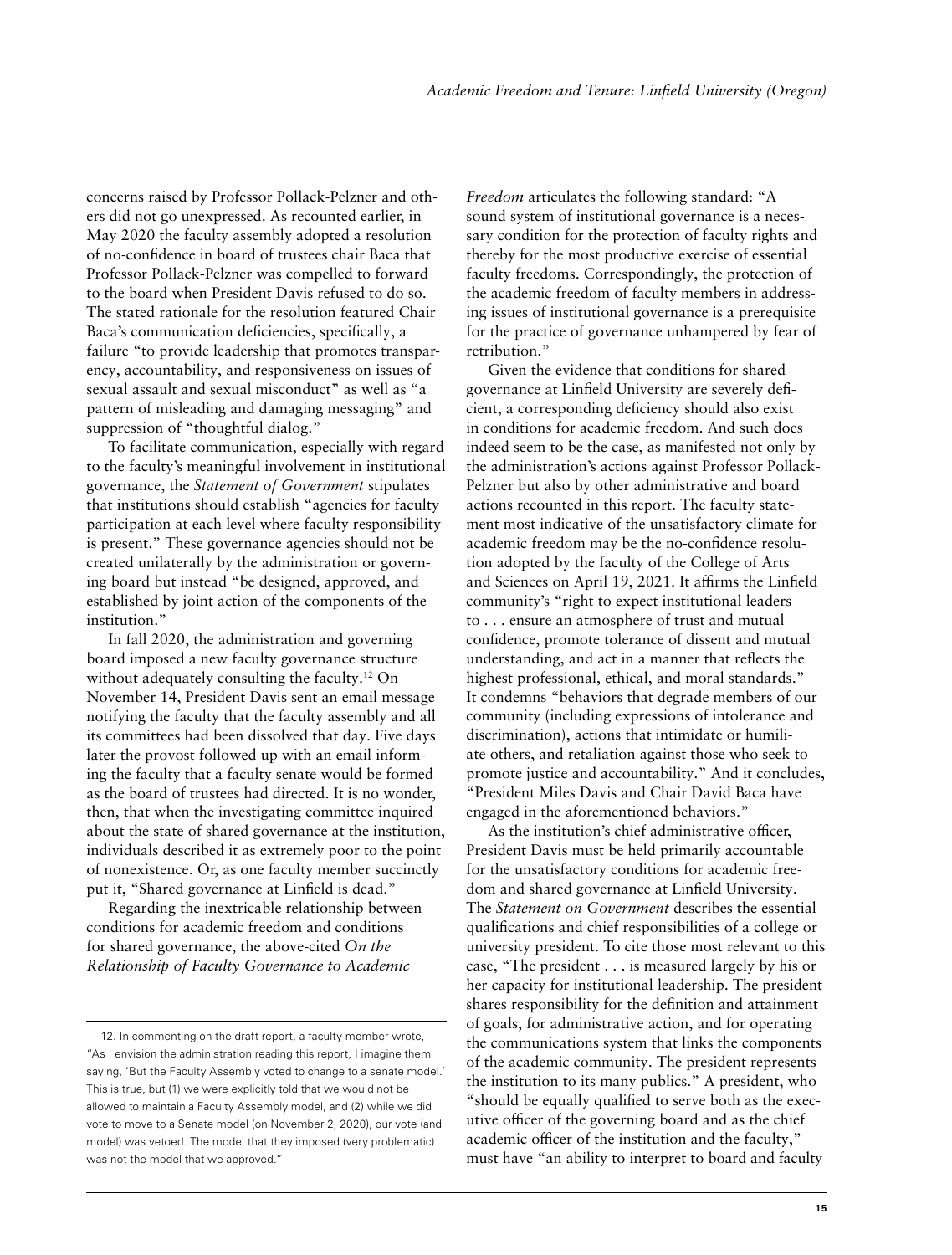the educational views and concepts of institutional government of the other." To be effective in this intermediary role, "the president should have the confidence of the board and the faculty." Moreover, to quote in full a passage cited earlier, "It is also incumbent on the president to ensure that faculty views, including dissenting views, are presented to the board in those areas and on those issues where responsibilities are shared. Similarly, the faculty should be informed of the views of the board and the administration on like issues." Critically, the president is responsible for ensuring that standards and procedures in actual operation conform to the institution's official policies and "to the standards of sound academic practice."

It is evident to this investigating committee that President Davis's performance as president during the period described in this report did not conform with the *Statement on Government*'s conception of that role. The most obvious shortcomings were his failures to maintain the confidence of the faculty, to serve as an effective conduit of communication between board and faculty, and, most glaringly, to make sure that the institution adhered to its own policies and sound academic standards, which are largely identical.

The information available to the investigating committee has also left the impression that President Davis's conception of the role of university president is more authoritarian than that set forth in the *Statement on Government*. In fact, faculty members interviewed by the investigating committee characterized Dr. Davis's understanding of his role as "totalitarian." They observed that he seems to view himself as running an "empire," that he emphasizes a "chain of command" with all information filtered through him, that he takes the position that there is only "one truth," and that he enacts this role in a manner that one individual characterized as "relentless."

Along with decrying his highhanded authoritarianism, faculty interviewees also emphasized the president's apparent disregard of his fiduciary responsibilities. One example cited was the timing of his dismissal of Professor Pollack-Pelzner, which suggested more animus than careful stewardship. Even though the dismissal occurred immediately before final exams, college commitment day, and graduation, the administration apparently had no plan to support Professor Pollack-Pelzner's students through the remainder of their semester. As reported in the April 28, 2021, issue of the *Oregonian* and substantiated by our interviews, students in his two English courses merely received notification that Professor Pollack-Pelzner was no

longer an employee and were given no instructions regarding where or how they should submit their final papers. (According to the April 29 issue of the *Chronicle of Higher Education*, Professor David T. Sumner, chair of the English department, resigned that position, "effectively immediately," on April 28.)

The long-term effects of President Davis's action against Professor Pollack-Pelzner and, more generally, his leadership style remain to be seen. In the short term, his actions do not appear to have enhanced the institution's reputation, enrollment, or fundraising efforts. In the *Oregonian* article, a parent of a current Linfield student was quoted as having said, "Doing this in finals week is unconscionable, with graduation on Sunday, and now students cannot contact DPP (Pollack-Pelzner) as they have already dismantled his email." Parents of alumni were outraged as well. A parent of a 2014 Linfield graduate was quoted as saying that she "will no longer be bequeathing any sum of money to Linfield University. Due to the recent firing and the attempt at silencing Professor Daniel Pollack-Pelzner I cannot in good conscience leave money to Linfield." Despite peer institutions' seeing increases in their enrollments with the return to campus classes post-COVID-19, faculty members reported to the committee that Linfield experienced decreased enrollment in fall 2021, particularly among students from the regional media market exposed to reporting about events at Linfield. These faculty members believe that President Davis's dismissal of Professor Pollack-Pelzner has harmed the institution's reputation, a view consistent with one of the conclusions in the April 19, 2021, College of Arts and Sciences resolution.

# **3. A Culture of Abuse Enabled by Attacks on Shared Governance and Academic Freedom**

While many institutions grapple with issues of campus culture, we must emphasize that the Linfield administration's disregard for academic freedom and shared governance has abetted multiple systemic inequities and made a mockery of what makes a campus "just." The AAUP has long condemned racial, sexual, gender, and other forms of discrimination and harassment, understanding such discrimination as linked and mutually reinforcing. In the *Statement of the Association's Council: Freedom and Responsibility*, the Association emphasizes that "intimidation and harassment" are inconsistent with the maintenance of academic freedom. The AAUP's *Statement on Professional Ethics* reiterates the ethical responsibility of faculty members to avoid "any exploitation of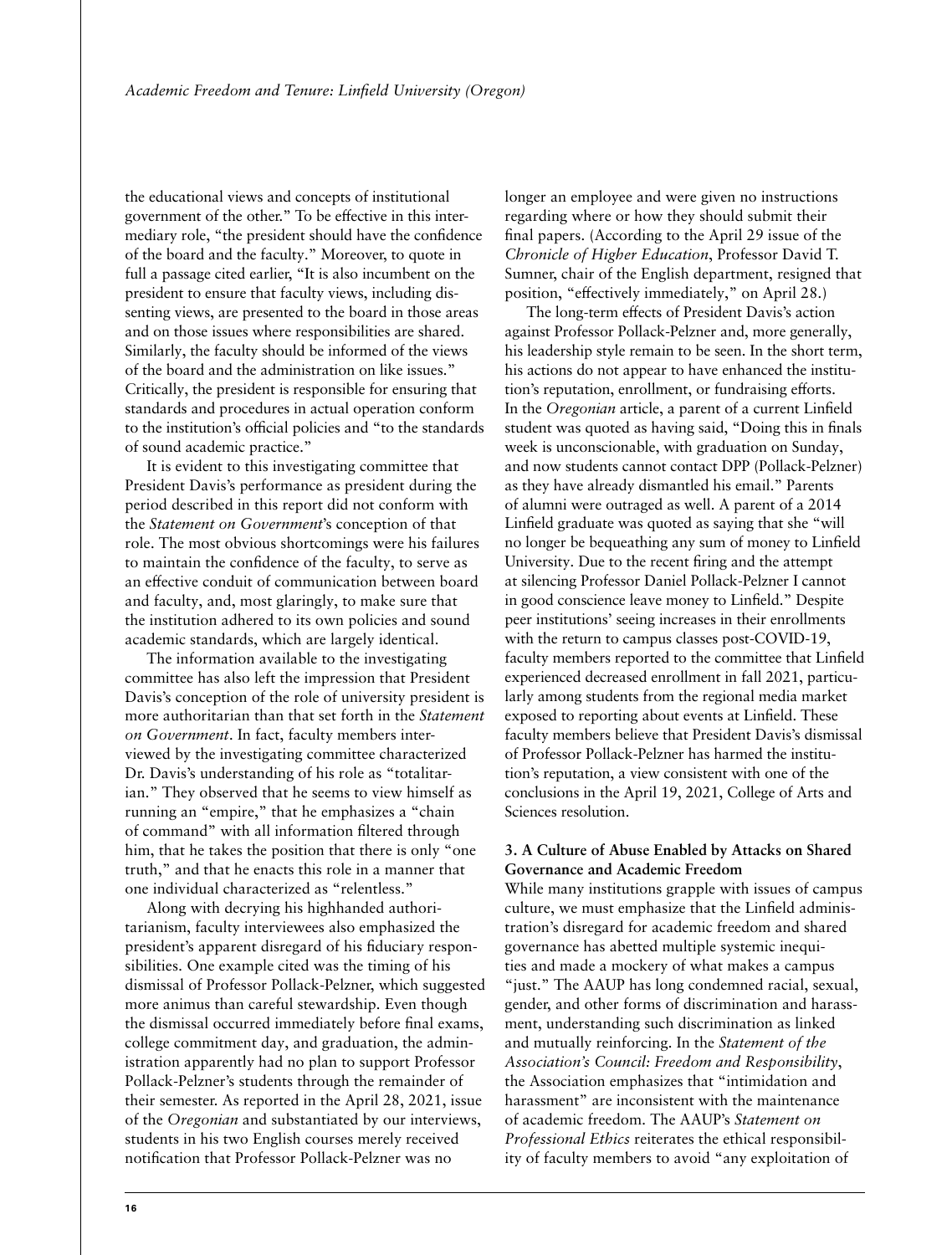students for . . . private advantage." In its 2016 report *The History, Uses, and Abuses of Title IX*, the AAUP took pains to note that charges of sexual harassment and other forms of gender discrimination should be understood as "embedded within the broader social dynamics on and off campus."

The investigating committee again must emphasize that issues of racism and ethno-religious discrimination should not be put in competition with each other or framed as unrelated to sexual and gender inequities on campuses. To do otherwise risks what *The History, Uses, and Abuses of Title IX* calls "a shallow commitment to equality." The Linfield administration declined to understand allegations of sexual, gender, ethno-religious, and racial discrimination as an opportunity to investigate how abuse occurs across multiple sites of social difference and across institutional roles. Instead, it effectively attempted to use one set of allegations (racial discrimination allegedly suffered by President Davis) to invalidate or distract attention from other allegations (specifically, multiple claims of sexual harassment by students and faculty, as well as charges of antisemitism by faculty). The administration's approach typifies the "shallow commitment to equality" the AAUP condemns, one that obscures how access to institutional power (the differential abilities of university presidents, trustees, faculty, and students to claim such power) shapes the ability to name, narrate, and address what counts as prohibited forms of discrimination and ignores in turn how the administrative erosion of shared governance and academic freedom exacerbates campus climate issues.

As this report has recounted, Professor Pollack-Pelzner received from several sources allegations that three board members had sexually harassed students and a faculty member, and a former board member eventually stood trial—and ultimately pleaded no contest—for having sexually assaulted several students. The alleged harassment and assaults had occurred at social gatherings that took place in conjunction with meetings of the governing board. As this report has also recounted, neither Professor Pollack-Pelzner nor various faculty bodies regarded the administration and board response to these allegations as adequate, a view apparently shared by many Linfield students. In a May 3, 2021, *Oregonian* interview, Ms. Ronni Lacroute, who had just resigned from the board of trustees in protest of Professor Pollack-Pelzner's dismissal, cited a recent survey conducted by members of the psychology department that found that Linfield students overwhelmingly believed that the university

"harbors a culture where victims do not feel heard."13 The preliminary report of the survey includes all 161 responses to the open-ended survey item asking respondents to contextualize their quantitative responses. The faculty authors of the report, addressing the administration, wrote, "The students' words beg you to *please listen* to the *need to change the culture surrounding sexual assault and institutional betrayal*" (emphasis in original), an appraisal with which this investigating committee agrees. Individuals interviewed by the investigating committee repeatedly decried what they described as a negative cultural shift at the institution. As one person noted, the board and administration's deficient response to reports of sexual misconduct demonstrated an "absence of empathy for victims—particularly women." Several interviewees decried the fact that President Davis and Chair Baca's communications regarding complaints of sexual misconduct implied that these alleged incidents were best left in the past and that it was "time to move on" without asking for any accountability.

Evidence available to this committee, however, suggests that the Linfield administration has not learned from the past. In March 2018, Professor Reshmi Dutt-Ballerstadt received a letter from the administration apologizing for its investigation into her claims of harassment. The letter stated, "The investigation did not comport with expectations of excellence and fairness," and "the procedures outlined in the Faculty Handbook and AAUP recommendations were not followed." As noted earlier in this report, when Professor Friedman reported her experience of sexual harassment to the university's human resources office, the official who took her call stated, "That's just how men are."<sup>14</sup>

<sup>13.</sup> Ms. Lacroute had endowed the chair in Shakespeare studies held by Professor Pollack-Pelzner.

<sup>14.</sup> Linfield did retain an outside investigator to inquire into Professor Friedman's allegations, but despite finding that the reported incidents had occurred, the investigator concluded that they "did not violate Linfield policy," a conclusion sharply contested by Professor Friedman and others. In an article posted by Portland NBC News affiliate KGW, Professor Friedman stated, "If there are no policies in place that keep women from being rubbed and squeezed and winked at, that keep women from having someone whisper in their ear, . . . then we need new policies." The KGW article also notes that, at the time of publication, Linfield's online fact sheet claimed that "in 2020, President Davis empowered two campus-wide task forces to investigate policies related to students and employees." But the fact sheet is no longer available online, and interviews conducted by the investigating committee suggest that no significant shift has occurred in Linfield's culture of abuse.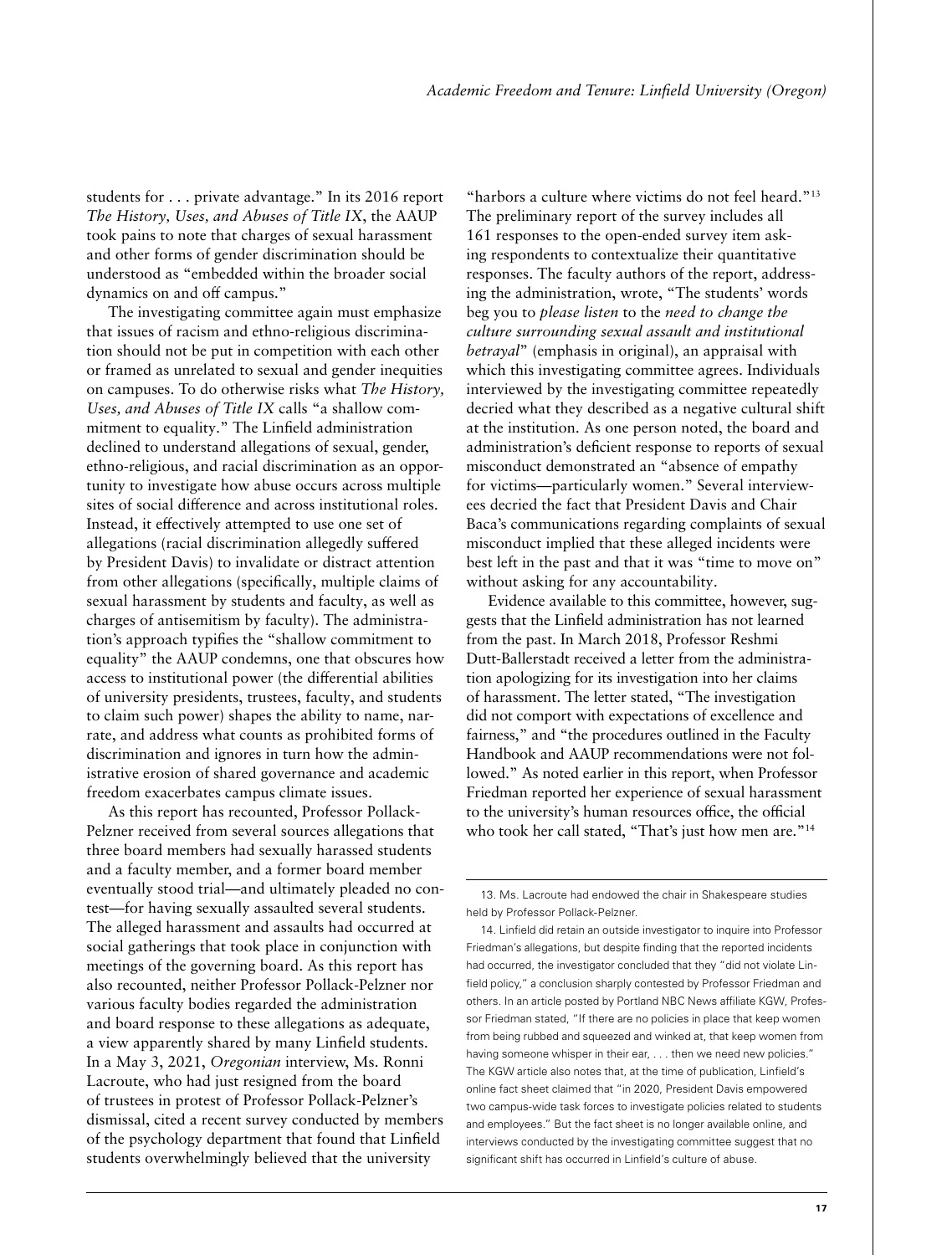With respect to antisemitism, this report has detailed Professor Pollack-Pelzner's claims of having experienced bias based on his religious identity. In a July 25, 2020, interview in the *Linfield Review*, he recited several of these allegations: "When I told . . . [Mr. Baca] that there had been multiple allegations in the past year of sexual misconduct by trustees against students and faculty . . . the chair accused me of pursuing a secret agenda to grab power"; "The president said that I was putting Linfield at risk by reporting claims of sexual misconduct . . . [and] that people like me were destroying Linfield from within and could only show loyalty by accepting the teachings of Jesus Christ in the New Testament." Professor Pollack-Pelzner was not the only faculty member to complain of antisemitism. The April 12, 2021, issue of the *Oregonian* quotes two psychology professors, Dr. Jennifer Linder and Dr. Tanya Tompkins, recalling that during an October 2018 department meeting President Davis had made a remark, apparently referring to the Holocaust, about not sending "the Jews to the showers with soap." A university spokesperson denied that the president had made these statements, and President Davis accused Pollack-Pelzner of a "smear campaign." Yet the Oregon Board of Rabbis found Professor Pollack-Pelzner's allegations compelling enough to warrant its asking President Davis and Chair Baca to resign. According to Professor Pollack-Pelzner's lawsuit, another trustee, Mr. Steve Bils, called the board of rabbis on April 15 after receiving the rabbis' letter and told a staff member that Pollack-Pelzner was a "pathological liar" who was using his Jewish identity "to give his cause leverage." As noted earlier in this report, the Pacific Northwest chapter of the ADL wrote to the board of trustees a week later, urging another investigation of the allegations and training for the university's leaders.

The Linfield administration's treatment of the NAACP investigation and report, however, demonstrates how a "shallow commitment" to equality can enable or be perceived to enable the suppression of whistleblowing and dissent. As recounted earlier, on March 29, 2021, Professor Pollack-Pelzner posted the Twitter thread that catalyzed the final chain of events culminating in his dismissal a month later. In those twenty-three tweets, he reiterated his complaints regarding sexual misconduct and antisemitism, resulting, one week later, in the letter from the Pacific Northwest chapter of the ADL to the Linfield board of trustees, followed soon thereafter by the letter from the Oregon Board of Rabbis.

As we have reported, on April 8, the same day he received his copy of the ADL letter, President Davis contacted the local NAACP chapter to complain of "racial animus," and the chapter soon afterward launched an investigation "to determine whether the attacks on the president were unfair." The investigation concluded, as noted earlier, that "President Davis has been subject to numerous instances of unfair treatment since his arrival in July 2018 . . . due to [his] being a Black man." While the chapter's investigative report does not mention Professor Pollack-Pelzner, the following statement seems to imply that the two Jewish groups (and, by association, Professor Pollack-Pelzner) were biased against President Davis: "The Northwest Chapter of the Anti-Defamation League failed to conduct any independent investigation" of allegations of antisemitism on the part of President Davis, "preferring to simply believe the complaint. . . . Further, the Oregon Board of Rabbis also called for the resignation of President Davis without talking with him or conducting an investigation of any kind."

Regarding the Linfield faculty, the NAACP report states that "the faculty, staff, and the Board of Trustees had little to no experience in navigating and respecting the nuances of Black culture. This lack of exposure resulted in faculty expecting President Davis to assimilate to the majority culture by abandoning his own." The majority culture, the report contends, is "a white supremacy culture of power hoarding." As noted in the preceding discussion of antisemitism, the NAACP investigating team sought, without explanation, to interview only the six faculty members who had been the most publicly critical of the administration and governing board. Objecting to being thus singled out for interviews as possible retaliation, these faculty members requested further information about the interviews before agreeing to participate. In a paragraph beginning, "It is not lost on us that even our investigation was subject to false and racist attacks," the NAACP report comments, "Six faculty from the College of Arts and Sciences were invited to contribute to Salem Keizer NAACP's inquiry. In an email they declined to participate, claiming even being asked to be interviewed was retaliation. It appeared that talking with the Jewish organizations did not constitute retaliation." Faculty members interviewed by this investigating committee perceived the NAACP investigation as an effort by President Davis and his supporters to counter and perhaps intimidate the president's harshest critics.